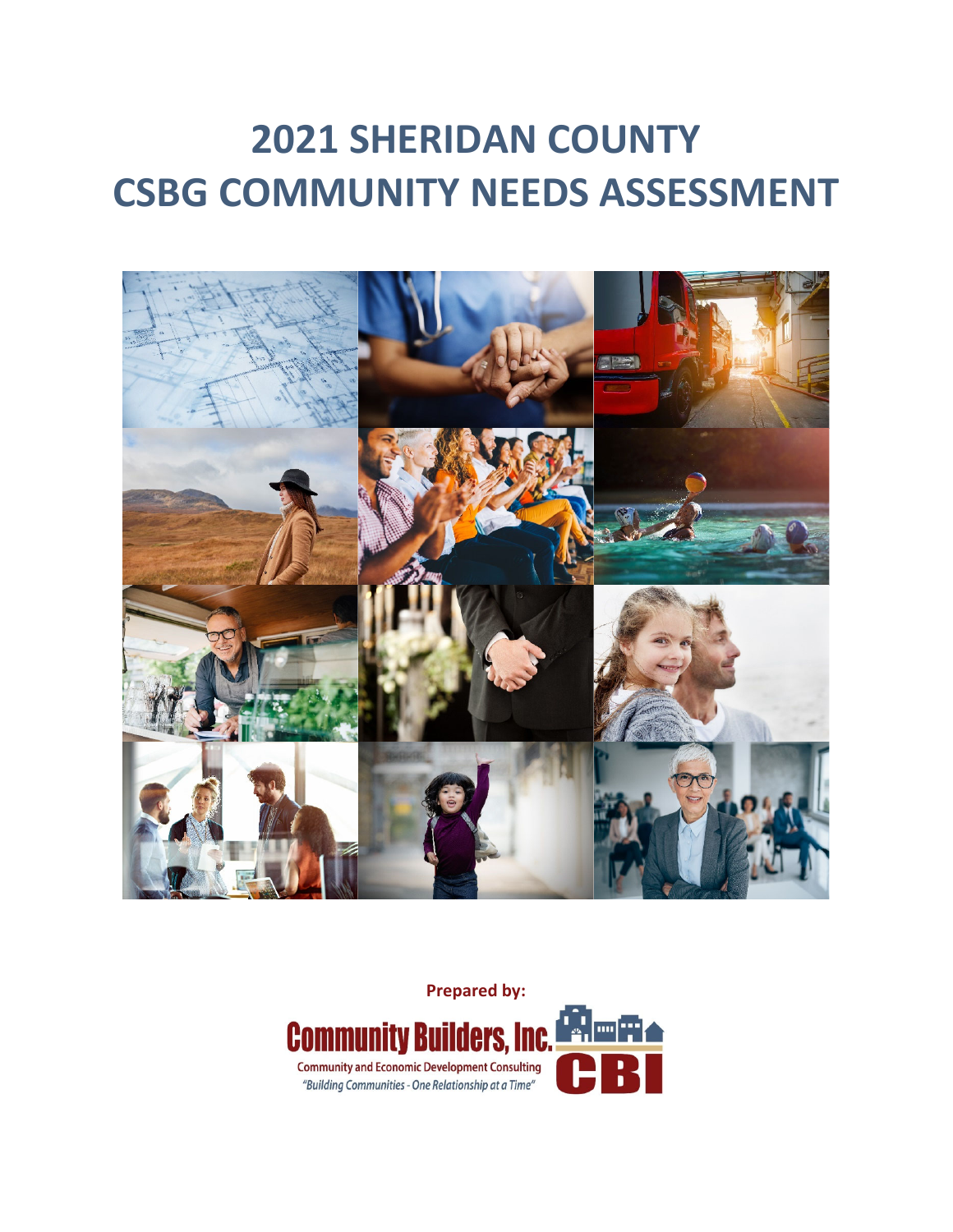# **Contents**

| Services Available/Factors that Prevent People from Receiving Assistance  26 |
|------------------------------------------------------------------------------|
|                                                                              |
|                                                                              |
|                                                                              |
|                                                                              |
|                                                                              |
|                                                                              |
|                                                                              |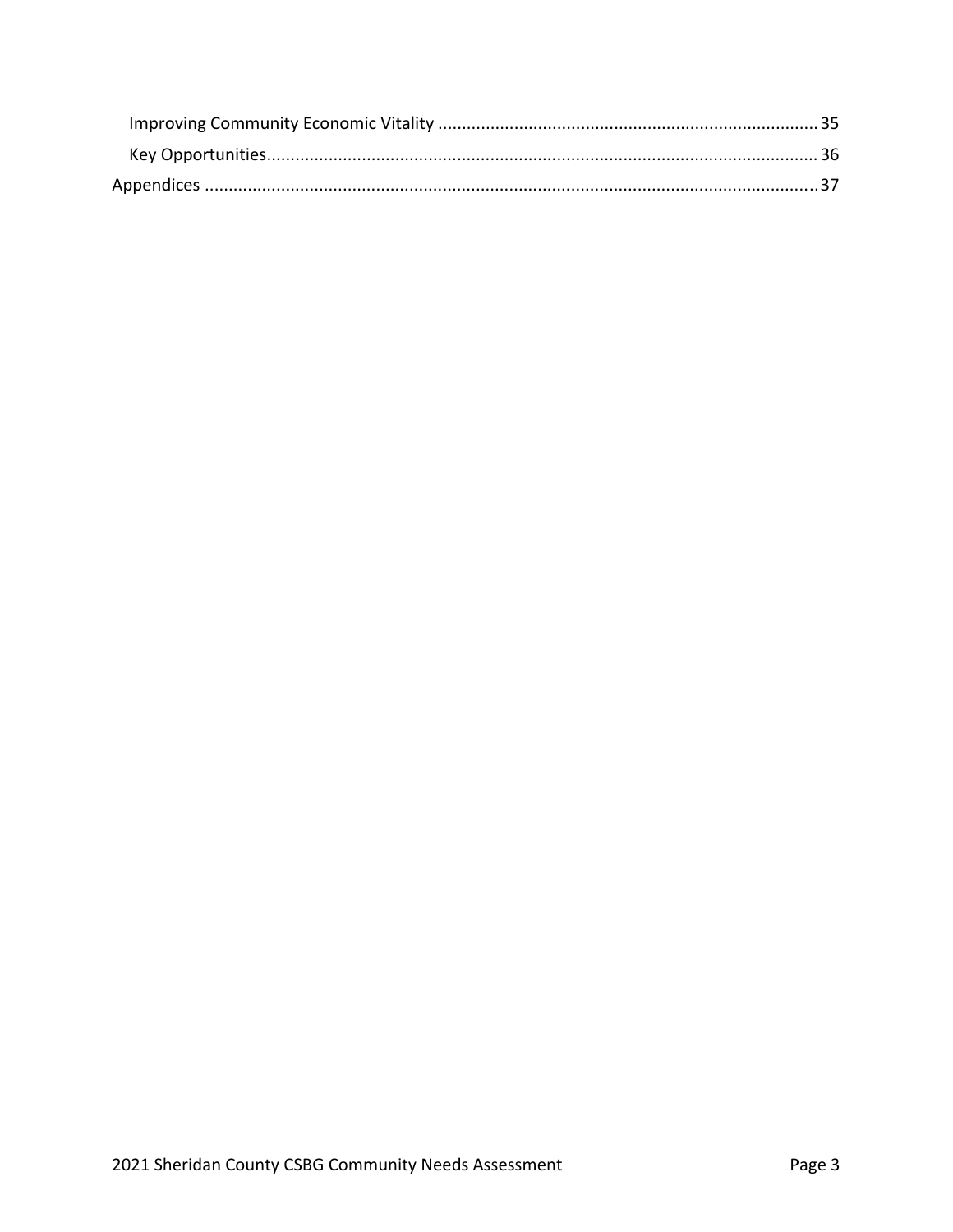# **Summary**

The Sheridan County Community Service Block Grant Board of Directors contracted with Community Builders, Inc. (CBI) to prepare a Community Service Block Grant Needs Assessment to study the needs of people who are living in poverty in Sheridan County, Wyoming. This Community Needs Assessment (CNA) examines the extent of poverty in Sheridan County, factors that support the creation of poverty, factors that worsen the impact of poverty, services and resources currently available to offset the creation or impact of poverty, priorities for meeting needs, and barriers to services.

This study began with a discussion and review of Sheridan County's previous CNA's (2012, 2015, and 2018). Additionally, CBI collected new information about the community, and conducted surveys of the community (Community Survey). CBI also communicated with stakeholders and agencies that provide services to low-income persons (Stakeholder/Provider Survey). Survey collection was conducted through SurveyMonkey, and the effort focused on agencies and organizations that provide services in Sheridan County. These agencies and organizations were in turn asked to obtain Community Surveys from the individuals they serve.

Sheridan County CSBG Board members were asked to provide feedback on the surveys. Survey responses were compared with objective data to see how the surveys compared with known demographics for the area. This needs assessment looked at many different issues, concerns, and trends among those who are living in poverty in Sheridan County. Several categories of information were gathered, including:

- Employment
- Education
- Housing
- **•** Nutrition
- Asset Development
- Health Services
- Transportation

The consistency of results from the two surveys and the objective data analysis is remarkable. **There is clear consensus on the top three areas to fight poverty in Sheridan County:**

- **1. Mental health services**
- **2. Affordable housing**
- **3. Substance abuse treatment and prevention**

In addition to these core services, there seems to be a general lack of awareness of the many services that are available in Sheridan County. Lack of awareness becomes an obstacle to receiving services. To address it, the CSBG Board might consider developing a broad-based program for education and outreach, since so many community members appear to be unaware of available services and their eligibility for them.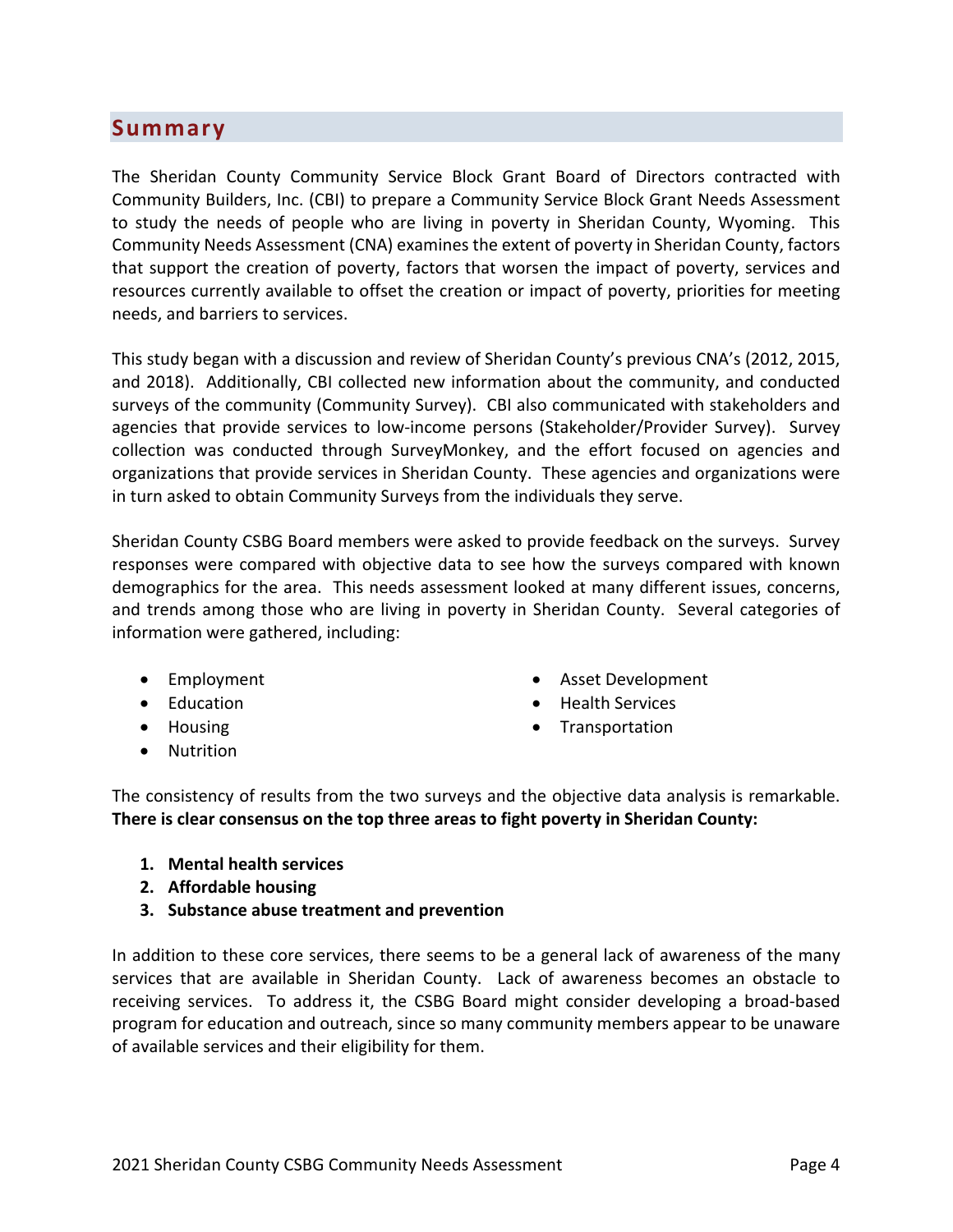# **Adoption**

*The Sheridan County CSBG Tripartite Board reviewed, revised, and adopted this 2021 Sheridan County CSBG Community Needs Assessment as of \_\_\_\_\_\_\_\_\_\_\_\_\_\_\_\_\_\_\_\_\_\_\_\_\_\_\_\_\_\_\_\_\_\_\_.*

*Sheridan County CSBG Board Secretary*

*\_\_\_\_\_\_\_\_\_\_\_\_\_\_\_\_\_\_\_\_\_\_\_\_\_\_\_\_\_\_\_\_\_\_\_\_\_\_\_\_\_\_\_\_*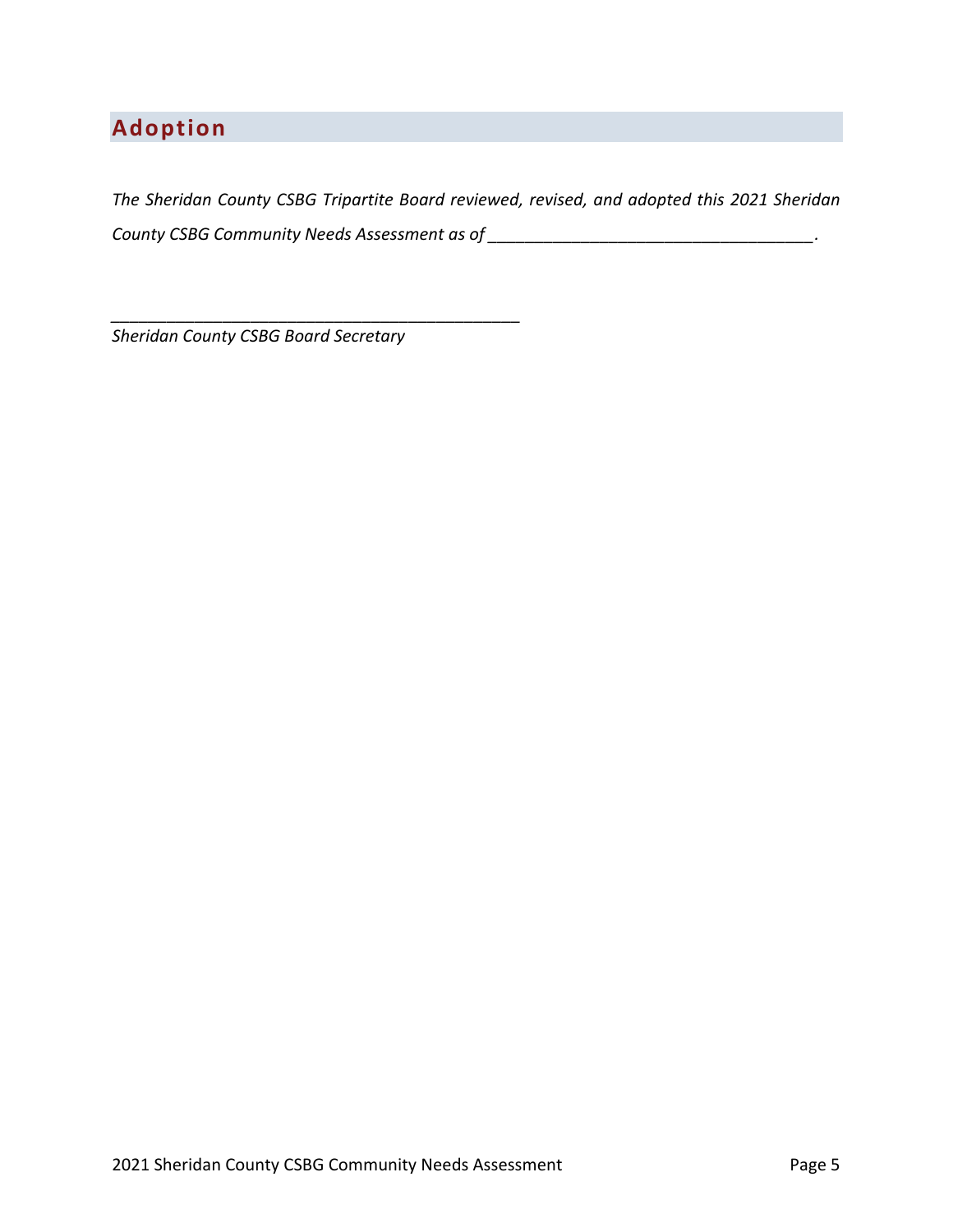# **Vision and Planning Approach**

# **Overall Vision for Project**

The Community Service Block Grant (CSBG) program requires that a comprehensive community needs assessment be conducted every three years. This needs assessment becomesthe basisfor considering whether current programs are effectively achieving their strategic goals. Accordingly, this assessment seeks to empower local community leaders to understand emerging and ongoing needs of economically insecure residents in the community.

The Sheridan County Community Service Block Grant (CSBG) Board contracted with Community Builders, Inc. (CBI), to conduct this needs assessment. These assessments are conducted every three years. The CSBG Board is responsible for distributing Wyoming Community Services Block Grant funds. The primary objectives are to assist low-income families to become more selfsufficient, more employable and better able to stay employed.

The CSBG Board will use this assessment to make future decisions about funding priorities, based on the services and resources available and the identified needs of the low income, disabled and elderly residents of Sheridan County.

# **Methodology and Data Sources**

To complete this assessment, CBI engaged community leaders to identify economic resources, social resources, and partnership opportunities in the community. This report can now be used to help guide local discussions about public policy issues, and it can educate community residents and leaders about the local needs. CBI prepared this Needs Assessment for delivery to and acceptance by the Sheridan County CSBG Board.

CBI worked with the CSBG Board to develop a contact list for every known health and human service provider in Sheridan County. Approximately 100 agencies and organizations were identified during the previous survey. Targeted stakeholders included government agencies, schools, nonprofit/community service agencies, health agencies, housing/senior housing facilities, churches and others.

According to Wyoming 2‐1‐1, there were 472 Resources available to Sheridan County callers as of November 2021. A Resource can be a unique agency, service, or site. About 60 of these resources have a Sheridan address, but many are actually statewide (or national) programs that are headquartered elsewhere. Some agencies provide multiple services. After analyzing Wyoming 2‐1‐1's database, CBI identified 227 unique email addresses to receive a stakeholder survey (via Survey Monkey Email Invitation Collector). CBI also used a Web Collector for stakeholder surveys and received a total of 32 responses.

When stakeholders were contacted via email, they were asked to complete a survey and to provide their clients with either electronic or paper copies of the community survey. After the initial contact, reminders were sent automatically to recipients who had not yet responded.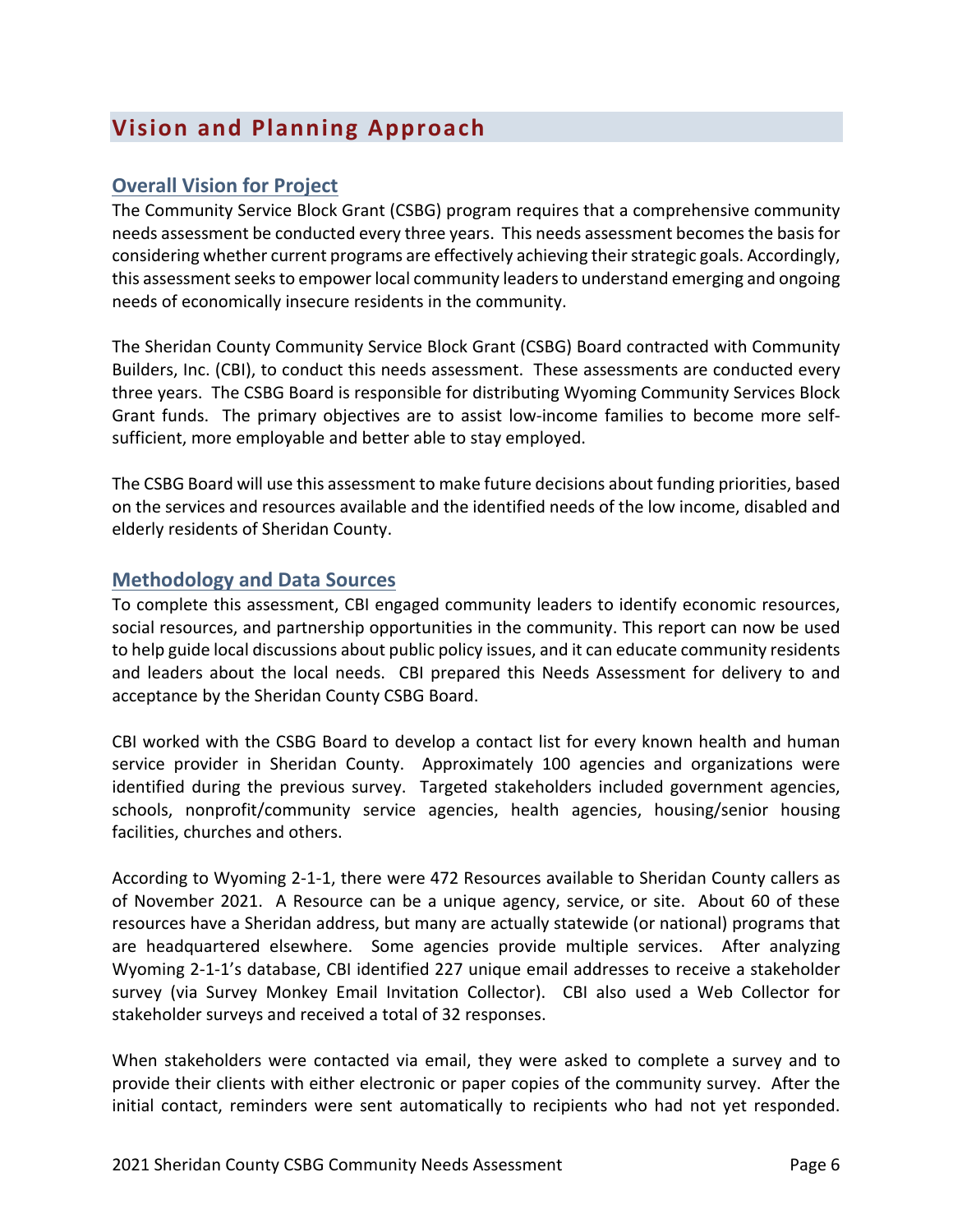Additionally, CBI created news releases that received local radio time and local newspaper coverage. However, only 17 community members responded to the survey.

CBI conducted an objective analysis into the Sheridan County local economy and its residents, including demographics, economics, housing, employment, and poverty. The U.S. Census Bureau's American Community Survey (ACS) data isthe primary data source used throughout this report, unless otherwise noted. In addition to the ACS data, this CNA provides analysis based on data from the State of Wyoming and Wyoming Community Development Authority (WCDA).

# **Defining the Community**

The primary service area for information collection is the entire county. All of Sheridan County isserved by most social service agencies, and overlapping jurisdictions are not a significant factor in most social service areas. There are four incorporated municipalities in Sheridan County: Clearmont, Dayton, Ranchester, and Sheridan. In addition, there are several unincorporated communities, including Arvada, Banner, Big Horn, Leiter, Parkman, Story, Ucross, Ulm, Wolf, and Wyarno. This CNA analyzes the entirety of Sheridan County.

The "community of place" is defined by these distinct geographic boundaries. The "community of interest" is defined by shared common interests, goals, or knowledge. These communities, rural by nature, tend to share common interests and live and work in the county.



*Sheridan County, Wyoming. Source: Google maps*

# **Issues for Analysis**

This needs assessment is organized to align with CSBG Information System Survey, which includes several different Service Categories including:

- Employment
- Education
- Housing
- **Nutrition**
- Asset Development
- Health Services
- **Transportation**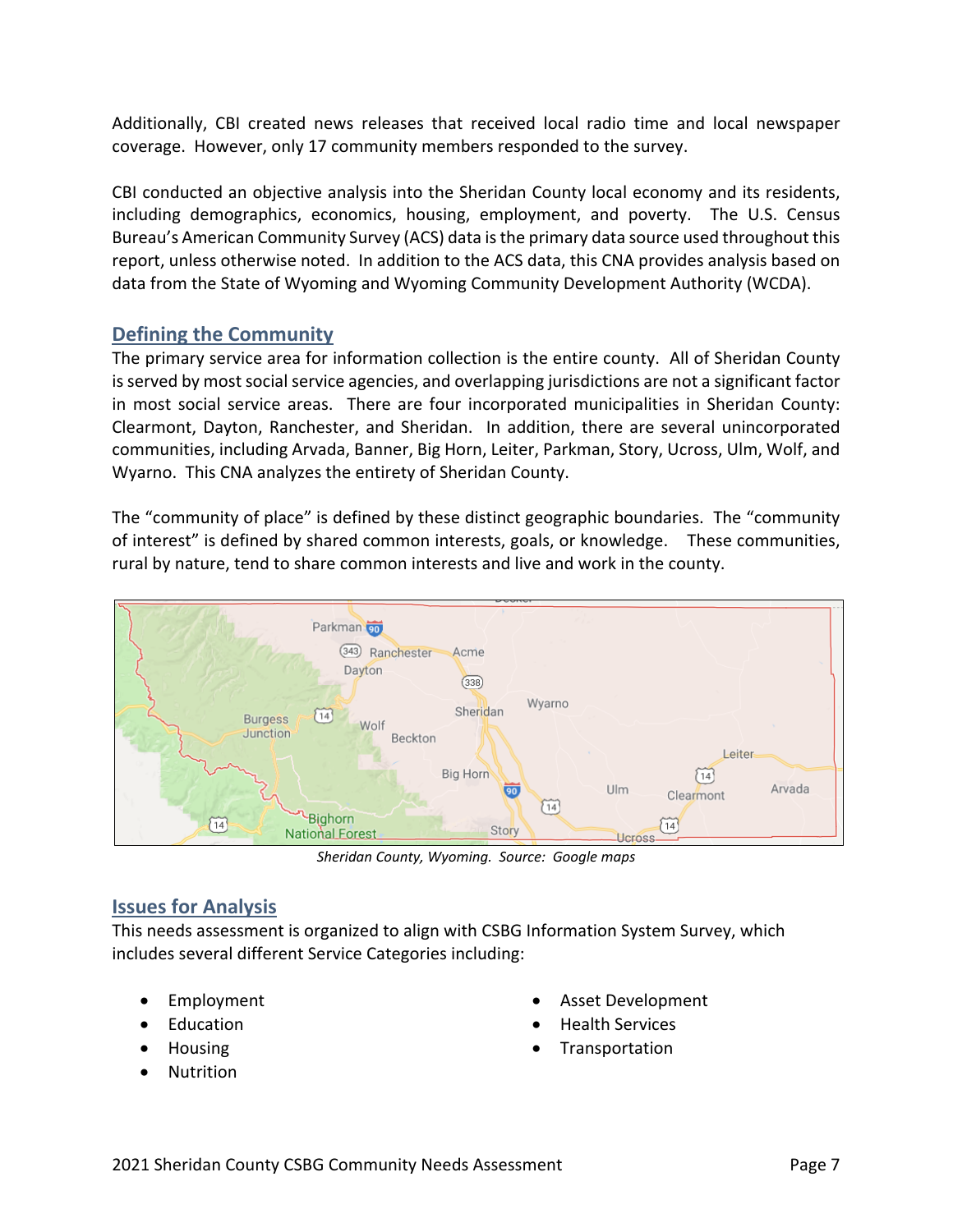Data has been collected to better understand how each of these categories may impact poverty in Sheridan County. The questions on the community and stakeholder surveys similarly focus on these topical areas. Each category is discussed in the sections that follow.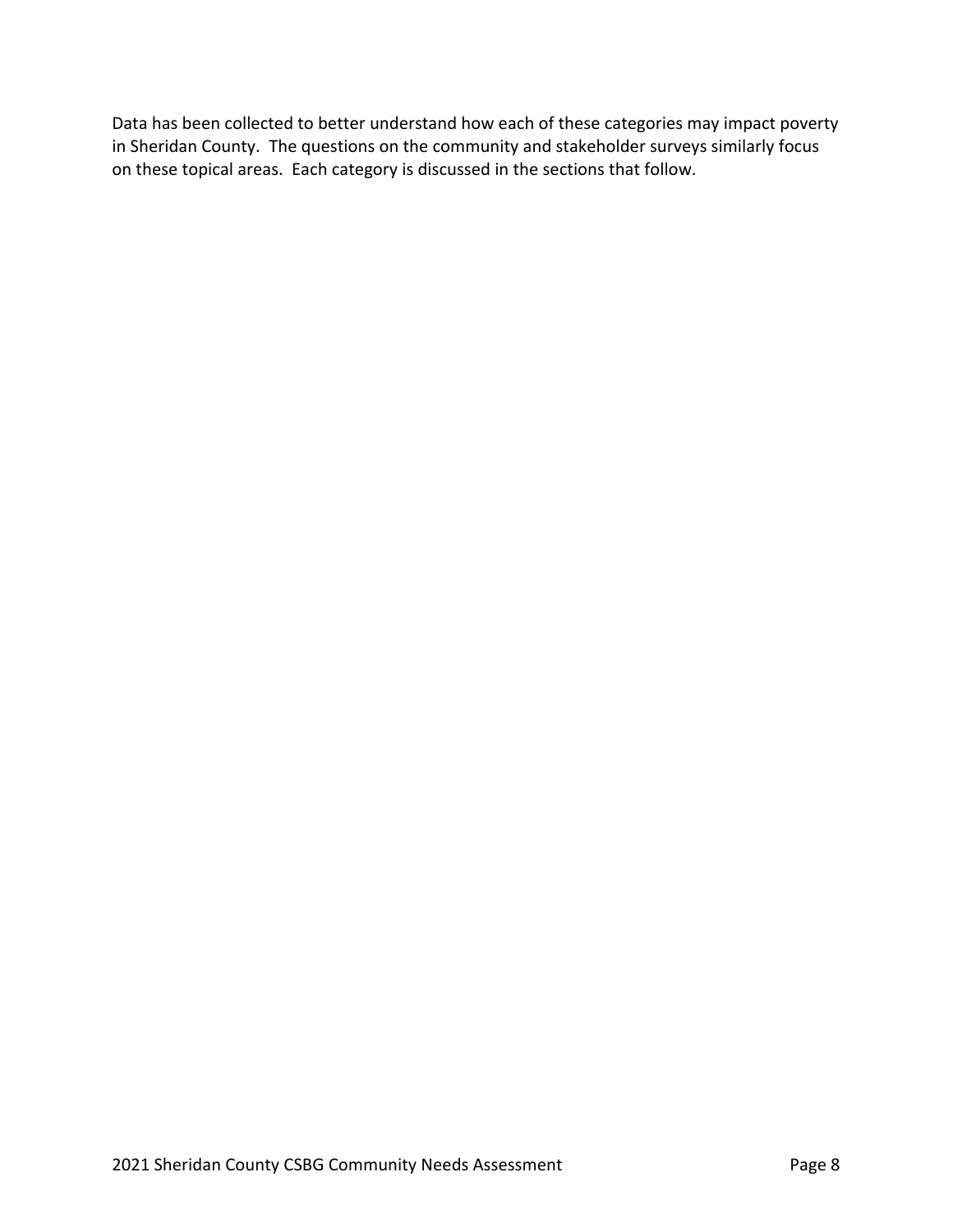# **Information Gathering – Community Profile**

Sheridan County isin north‐central Wyoming. The local economy depends heavily on agriculture, tourism, and natural resource extraction. Oil and gas production represents a large part of its local tax base, and so the local economy reflects the traditional "boom/bust" cycles that occur throughout Wyoming. The primary jobs provided by these industries represent the core value of the local economy.

### **Population**

Sheridan County is a large rural area (2,524 square miles) in north‐central Wyoming. It includes mountains and high plains. The county has a current population of 30,921 residents (2020 Census). About two‐thirds of those residents (20,739 or 67.1%) live in a municipality. According to the 2020 Census, Clearmont has lost population (down to 116) since 2010, while the other municipalities have grown. Dayton (822), Ranchester (1,064), and Sheridan (18,737) have each grown since 2010.

Most (86.7%) of the community surveys were returned by Sheridan residents, even though city residents there comprise only 60.6% of the total County population. Thus, Sheridan residents are overrepresented, and residents in unincorporated areas of Sheridan County are underrepresented, with the survey data.

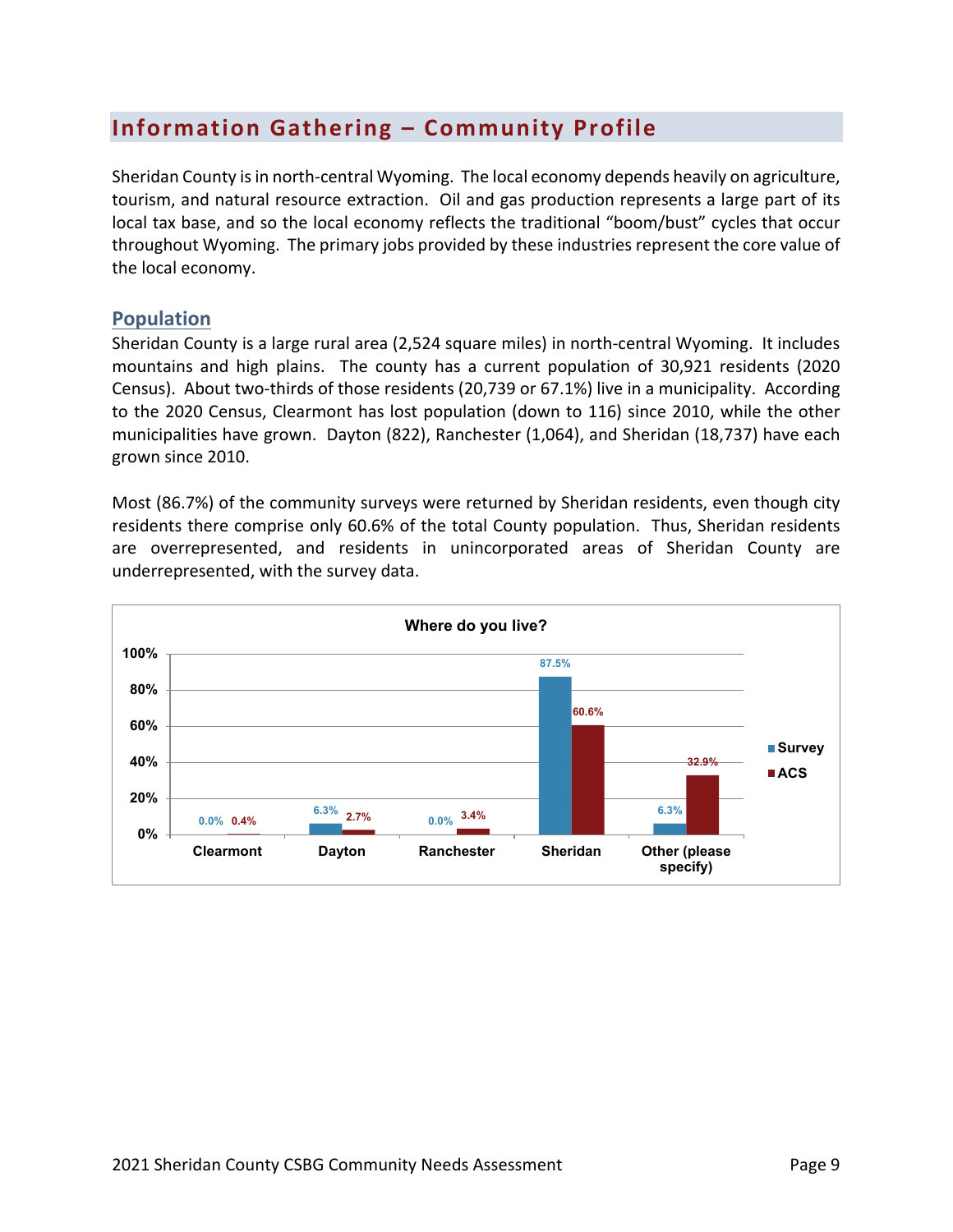# **Demographics**

Sheridan County is an exception to the rule in Wyoming that there are more men than women. There are slightly more women living in the county (50.2%) than men (49.8%). However, far more surveys were completed by women than men, as shown below. This is a typical finding found in nearly every CSBG community survey.



Often, public surveys are completed by adults who tend to be older. That was not the case with the 2021 Sheridan community survey. While the survey sample is very small (17), this year's survey attracted several younger adults, which resulted in a broader distribution of respondents, as shown below.



Sheridan County residents are mostly (95.1%) white, with very few minority races. The survey respondents, likewise, were mostly white (88.2%). According to the Census Bureau, Hispanics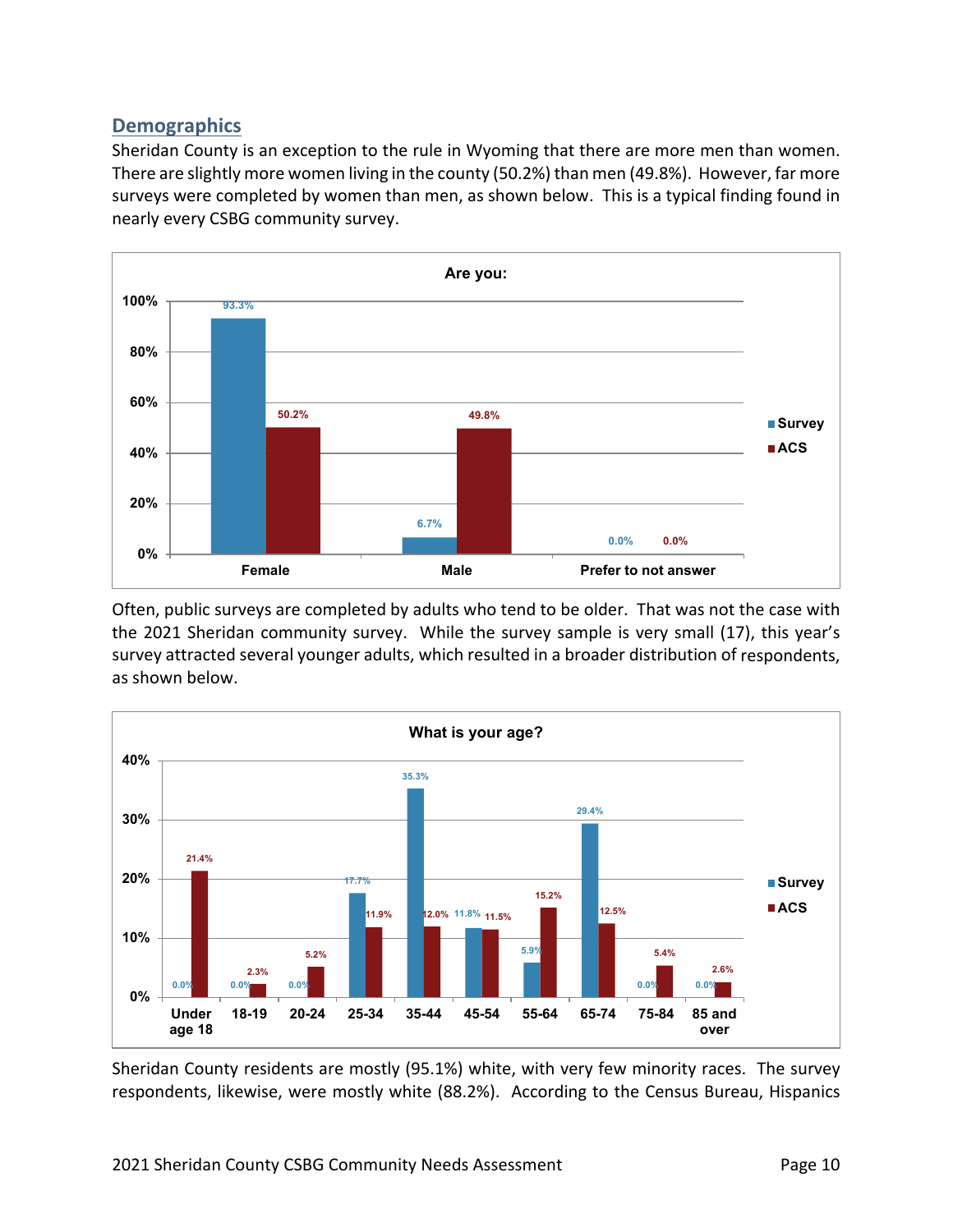comprise 4.2% of the local population, but no survey respondents identified themselves as Hispanic. Similarly, not one survey respondent indicated that they speak a language other than English as their primary language. This survey bias will remain unless the survey instrument is translated to other languages and specific efforts are made to include those who do not speak English.

# **Educational Attainment**

Sheridan County boasts a high percentage of high school graduates and residents who have an Associate degree. The community survey tended to be completed by residents who have educational degrees, as shown below.



# **Household Size**

Survey respondents were asked to identify the number of people living in their homes. For community survey respondents, their household size tended to be bigger than usual (averaging 2.53 persons per household), but the Census/ACS data tells us that the actual average number of persons is lower in Sheridan County (2.2). Further study may be warranted to understand the factors affecting household size for those living in poverty. For example, the survey data suggests that homelessness is being masked as multiple adults are living together (often without children present, if we can trust the small sample size crosstab data analysis). Are homeless adults moving in with friends, and would they make a different choice if there were a homeless shelter available? One cannot answer that question with the information we have at this time.

The community survey captured input from families that have someone who is 65 years or older living in their household. According to Census/ACS data, 33% of households in Sheridan County have at least one person who is 65 years or older. Slightly more households (41.2%) responding to the survey have at least one person 65 or older in their household.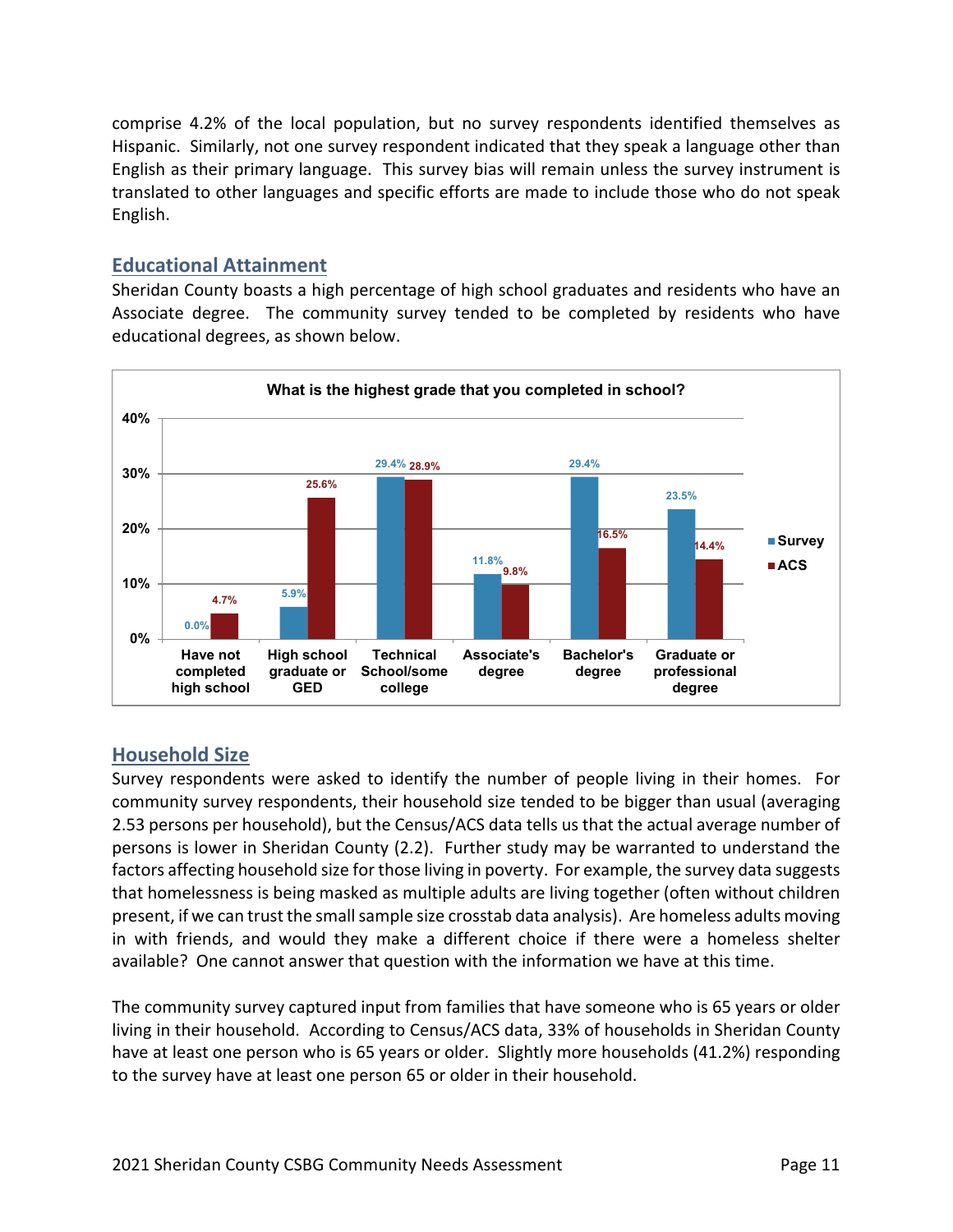# **Unemployment**

Unemployment is generally low and getting lower in Sheridan County. The local unemployment rate often reflects the broader measure for the entire State of Wyoming. This long-term trend is illustrated in the following chart, which provides the annual average unemployment rates from 2010 to 2020. These rates are calculated by the Wyoming Department of Workforce Services according to the national Local Area Unemployment Statistics (LAUS) program. The most recent LAUS monthly releases suggests that Sheridan County has returned to its long-term downward trend, following the COVID‐shocked economy. Sheridan County's unemployment rate is currently estimated at 2.1% (preliminary estimates for November 2021), as shown below.



A high unemployment rate is often associated with high impacts of poverty. However, a low unemployment rate does not necessarily mean that there are minimal problems with poverty. Sheridan County's relatively low unemployment rates cannot be fully appreciated without considering some of the underlying trends in the economy.

During the last ten years, the unemployment rate has continued to drop for two key reasons: new jobs AND workers leaving the workforce. According to the Wyoming Department of Workforce Services, a big reason for the region's low unemployment rate is that workers are leaving the area to find work elsewhere. As a result, the size of Sheridan County's total labor force has remained stagnant, with about 16,000 workers, for the last ten years. Meanwhile, actual jobs have increased at an average rate of 0.6%. Consequently, the actual number of unemployed workers in Sheridan County has dropped from more than 1,000 to just a few hundred looking for work, as shown below.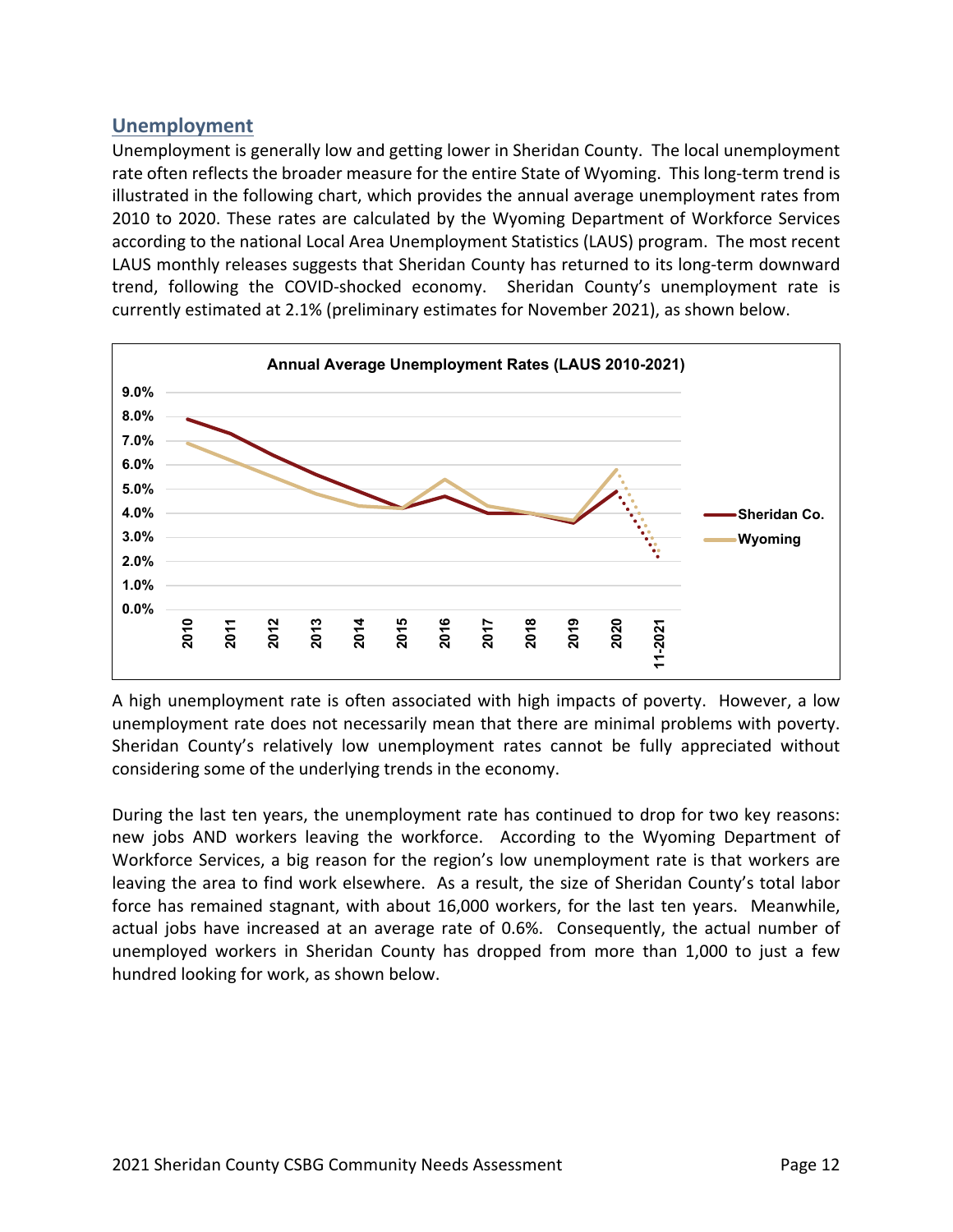

This shrinkage of the labor force is a statewide phenomenon. The following chart illustrates this employment trend for the entire state.



### **Labor Force**

As of November 2021, Sheridan County has a civilian workforce of 16,062 workers. These workers live near their workplace, with short commutes (averaging 15 minutes, compared to 27 minutes nationwide). The mix of occupations in Sheridan County reflects the influence of local assets: agriculture and natural resources. The following chart compares the types of occupations found in Sheridan County, compared with Wyoming and the United States.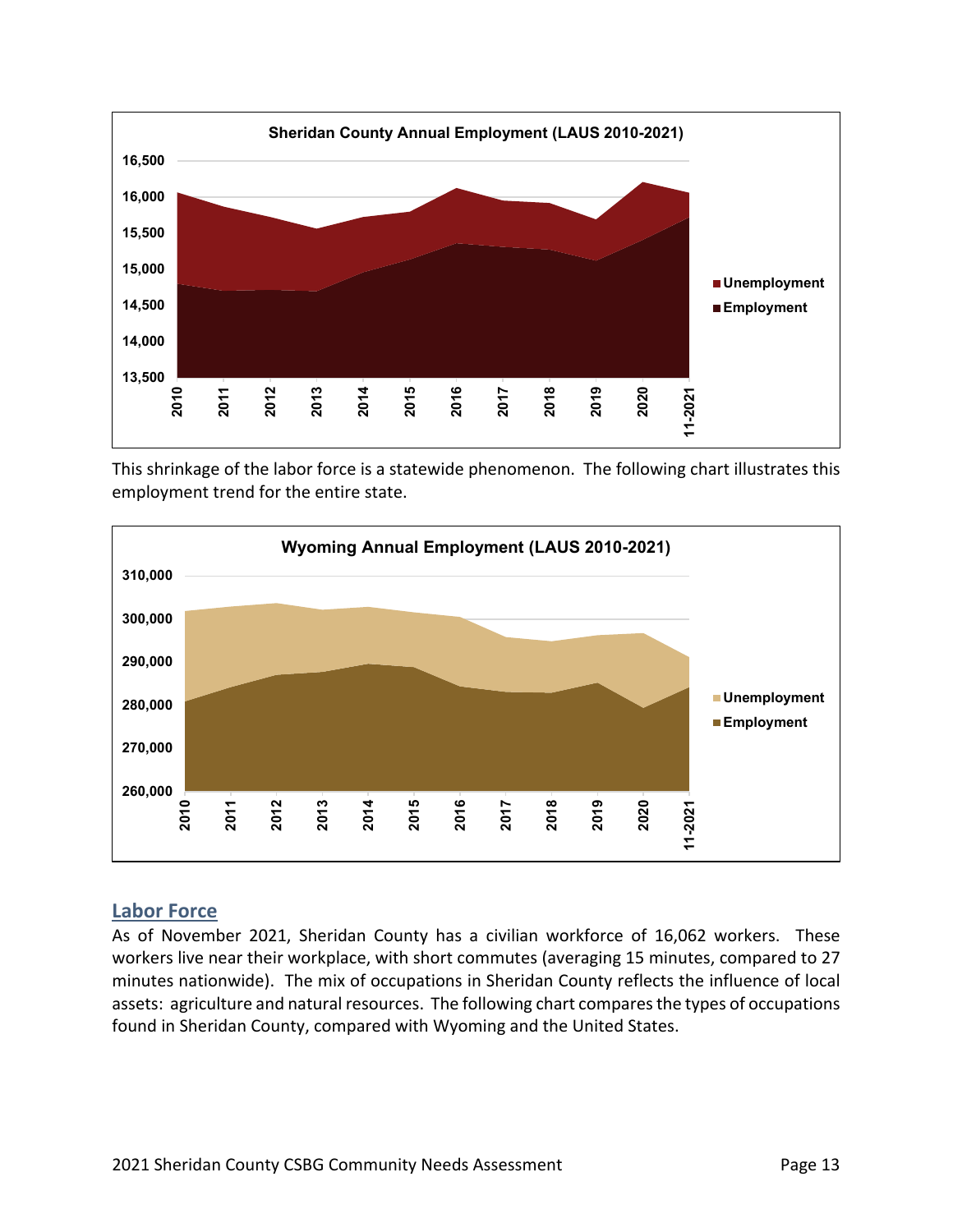

Most survey respondents are employed (more than 70% are working at least part‐time). Others were students, retirees, or disabled residents, as shown below.

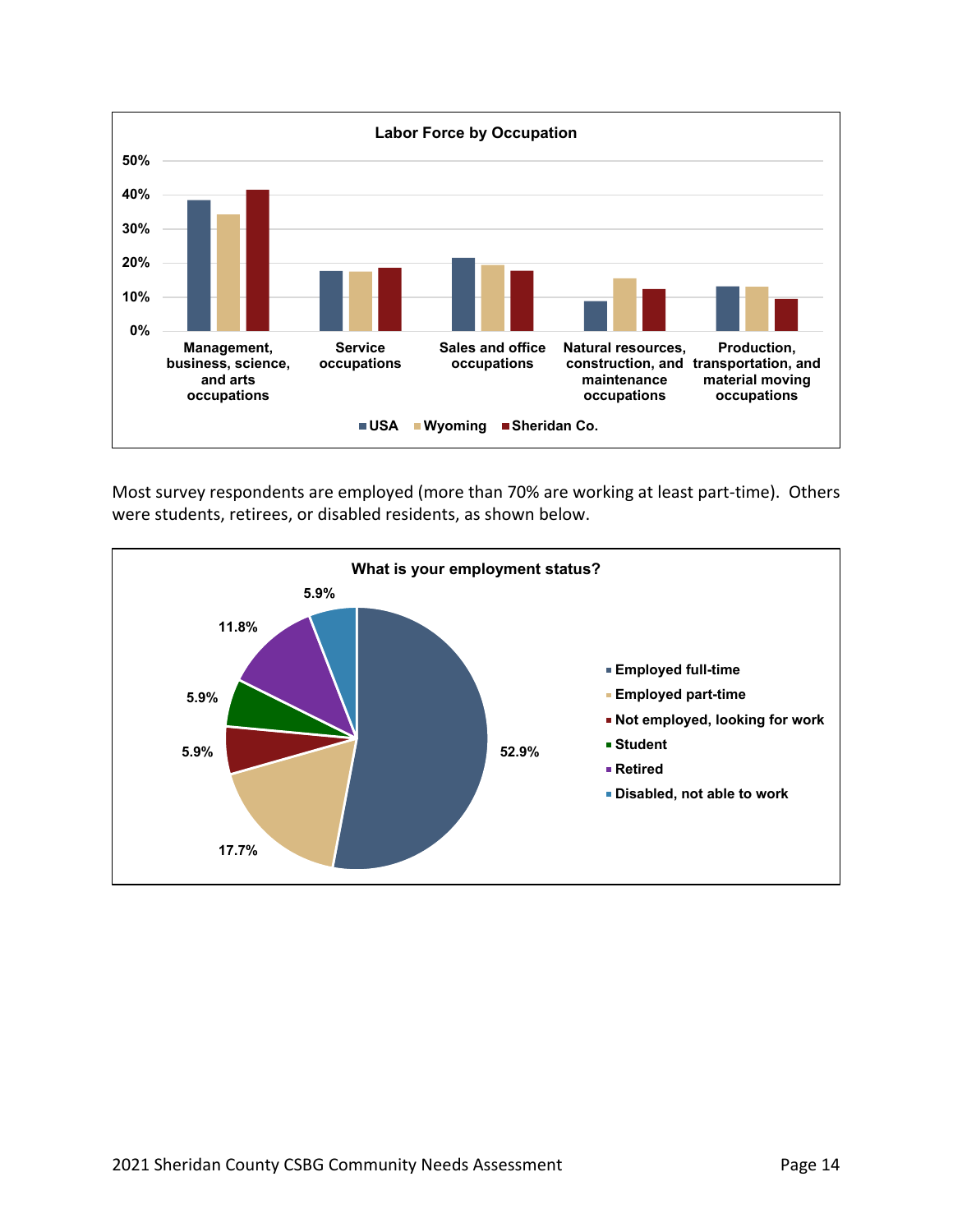# **Industries**

The largest industry sectors in Sheridan County are associated with agricultural production, natural resource extraction, and tourism/travel. The following table compares the mix of industries providing jobs in Sheridan County, compared to Wyoming and the United States.

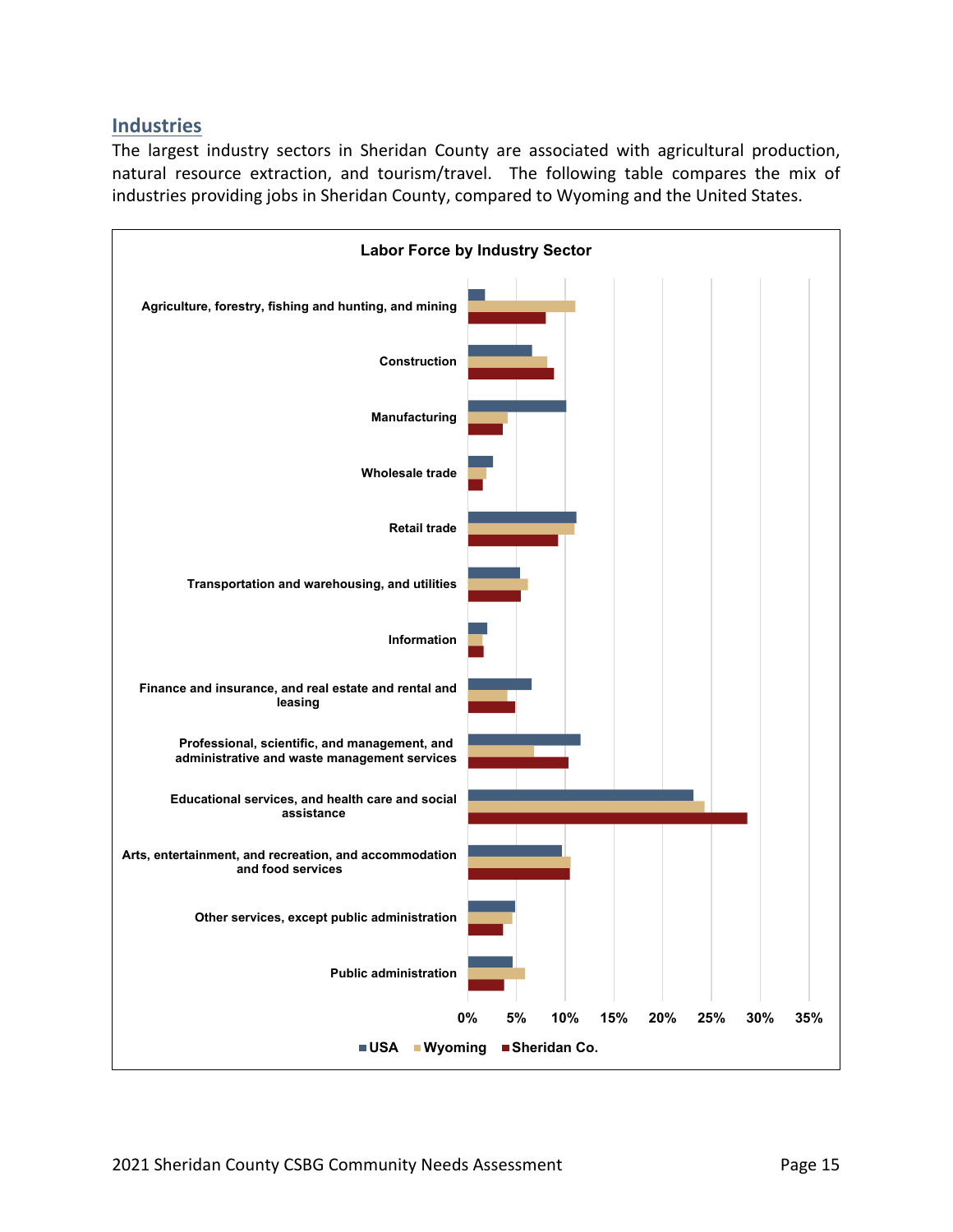#### **Income**

Surprisingly, the survey results reflected the actual distribution of incomes in Sheridan County, as shown in the graph below. Most survey respondents earn far less than most Sheridan County residents. This needs assessment was open to the entire community. Of course, stakeholders were encouraged to ask their clients to complete surveys, so the survey results are purposely targeted to reach the lower‐income residents who struggle with poverty. The survey results show a smattering of input from citizens across a broad spectrum of income.



Sheridan County's median household income is \$60,807, which is lower than the rest of Wyoming and the nation. Median family income and per capita income are higher in Sheridan County, in part because households have a higher occupancy than Wyoming or the nation. The following table provides comparisons for various measures of income.

| <b>Income Measure</b>   | <b>USA</b> | Wyoming  | <b>Sheridan County</b> |
|-------------------------|------------|----------|------------------------|
| Median household income | \$62,843   | \$64.049 | \$60,807               |
| Median family income    | \$77.263   | \$79.782 | \$81,833               |
| Per capita income       | \$34,103   | \$33,366 | \$35,254               |

Any "median" measure is determined by dividing the entire population into two equal parts: one‐ half of the cases above the median and one-half below the median (which includes those with no income). Each of these income measures is calculated a bit differently by the Census Bureau ACS program, as follows:

 **Household Income** – Thisincludesthe income of the householder and all other individuals 15 years old and over in the household, whether they are related to the householder or not. Because many households have just one occupant, average household income is usually less than average family income.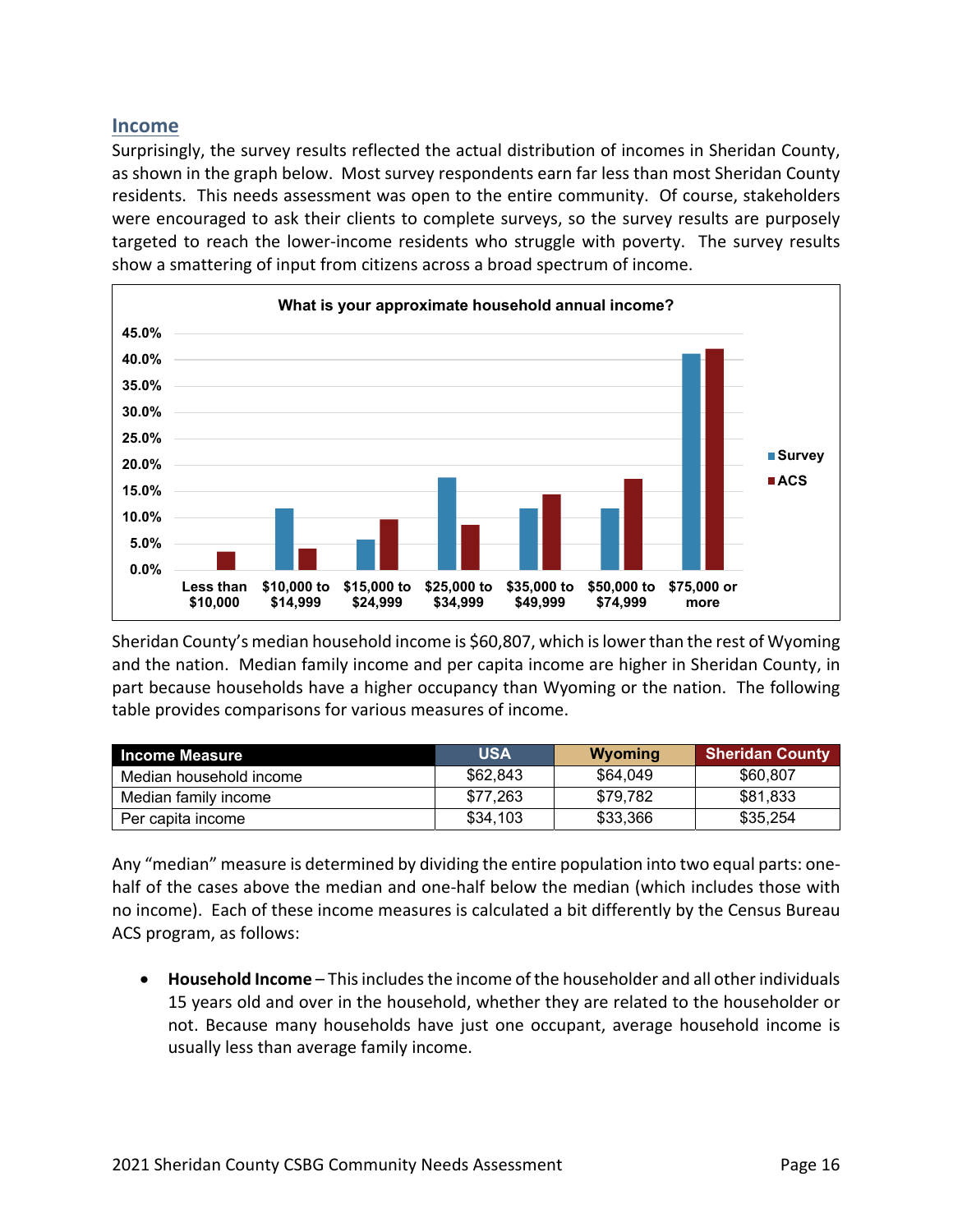- **Family Income** In compiling statistics on family income, the incomes of all members 15 years old and over related to the householder are summed and treated as a single amount.
- **Per Capita Income** Per capita income is the mean income computed for every man, woman, and child in a particular group including those living in group quarters. It is derived by dividing the aggregate income of a particular group by the total population in that group.

# **Crime**

Wyoming has a low crime rate (20.5 violent crimes and 149.2 property crimes per 10,000 inhabitants), according to the Wyoming Division of Criminal Investigation (DCI) 2020 annual report. Crime rates in Sheridan County are slightly higher than the state average (21.3 crimes per 10,000 inhabitants).

# **Housing**

According to Census/ACS data, 11.2% of all housing units in Sheridan County are vacant, which is lower than the nation (12.1%) and the state (16.9%). Most housing units in Sheridan County are single family homes (11,027, or 73.9%), followed by multi-family units (2,623 or 17.6%). The next most common type of housing is mobile homes (1,247 or 8.4%). In contrast, other communities in Wyoming and the rest of the nation have significantly more multi-family housing units in their mix of housing options (20.5% for Wyoming and 32.1% for USA).

Home values in Sheridan County are higher than the rest of Wyoming and the nation. The median home value in Sheridan County is \$272,400, which is 25.2% higher the national median (\$217,500), and 23.5% higherthan the Wyoming statewide median (\$220,500). High values make it more difficult to purchase a home.

Unlike home values, the median gross rent paid for living units is *lower* in Sheridan County and Wyoming than elsewhere. According to the Census/ACS data, the gross rent paid in Sheridan County for a monthly residential rental property is \$836. Nationwide, gross rent averages \$1,062; in Wyoming the average gross rent is \$855 per month. Low rents keep the cost of living lower for Sheridan County residents and help to ease the impact of poverty.

Sheridan County's rental housing is focused on workforce housing, but there are housing options at many price points. Most of the local demand for rental housing falls below \$1,000 per month. However, with high home values pressuring the market to raise rates, it is unclear how much longer rental costs will remain low. A comparison of housing rental costs is provided below, showing how Sheridan County compares to Wyoming and the nation.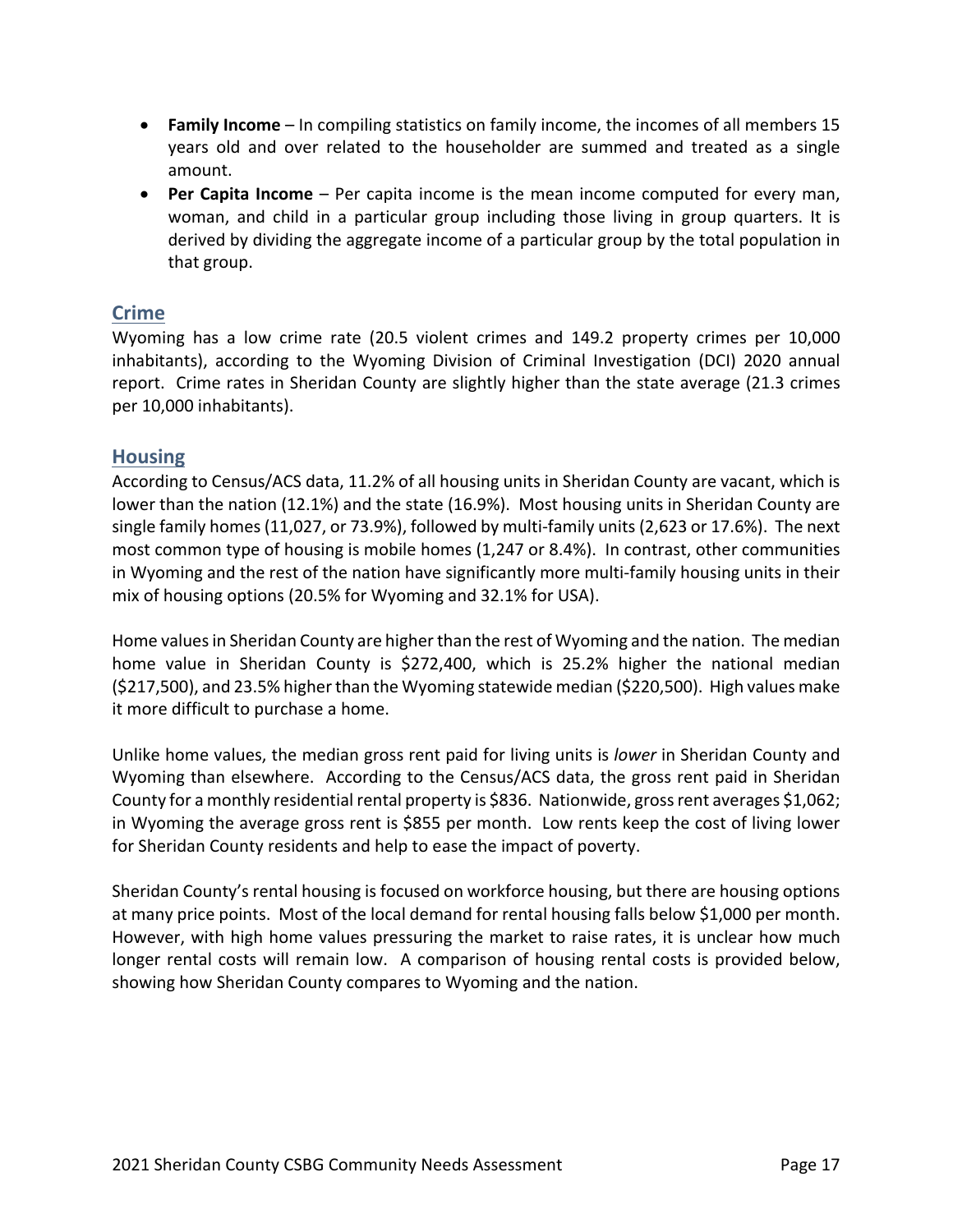

There are as many as 21 low‐income housing apartment complexes in Sheridan County, which contain at least 620 affordable apartments for rent in Sheridan, Wyoming. Many of these apartments are income-eligible housing with subsidized housing. In addition, there are approximately 690 other apartments that do not have rental assistance but are still considered to be affordable housing for many families. It should be noted that the HUD-funded Public Housing Agency that serves Sheridan is the Housing Authority of the City of Cheyenne.

Many community survey respondents (58.8%) own their own homes, while many others (35.3%) rent their residence. The greatest concern is that respondents cannot find a house (or a place to rent) in their price range. The concern about prices is further underscored by comments made by survey respondents in the "Other" category: There are too few available housing options at any price point, and no available housing for seniors and others wanting to rent. All survey respondents are concerned, also, about utility costs. These concerns highlight the vulnerability of local residents struggling with rent. In contrast, the factors that many people consider when buying a home (i.e., neighborhood and quality of construction) are at the bottom of the list.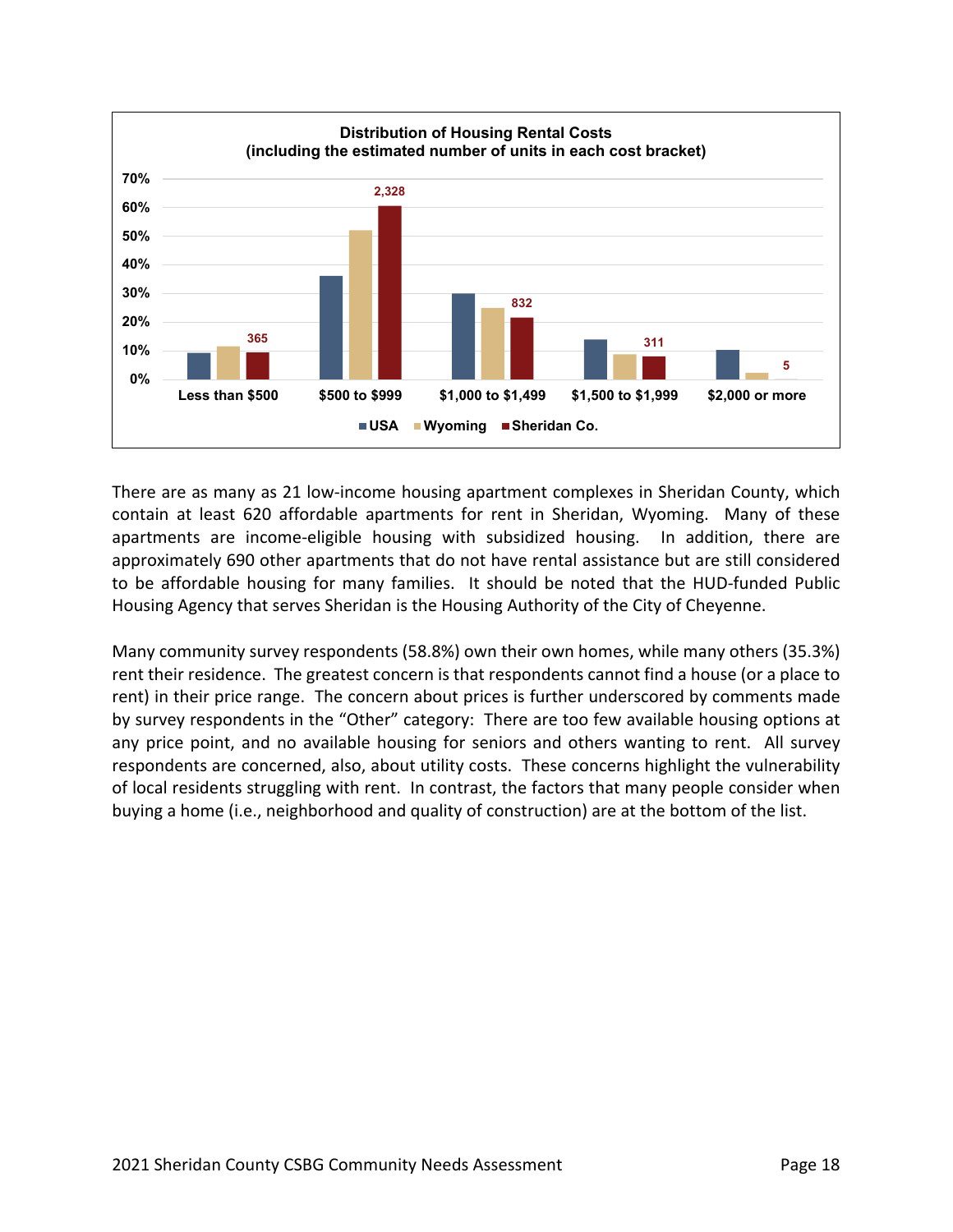

The difficulty that survey respondents have with finding an appropriately priced home is supported by stakeholders. Objectively, housing data (e.g., high home values and limited vacancies) also points to housing as a major problem for local residents.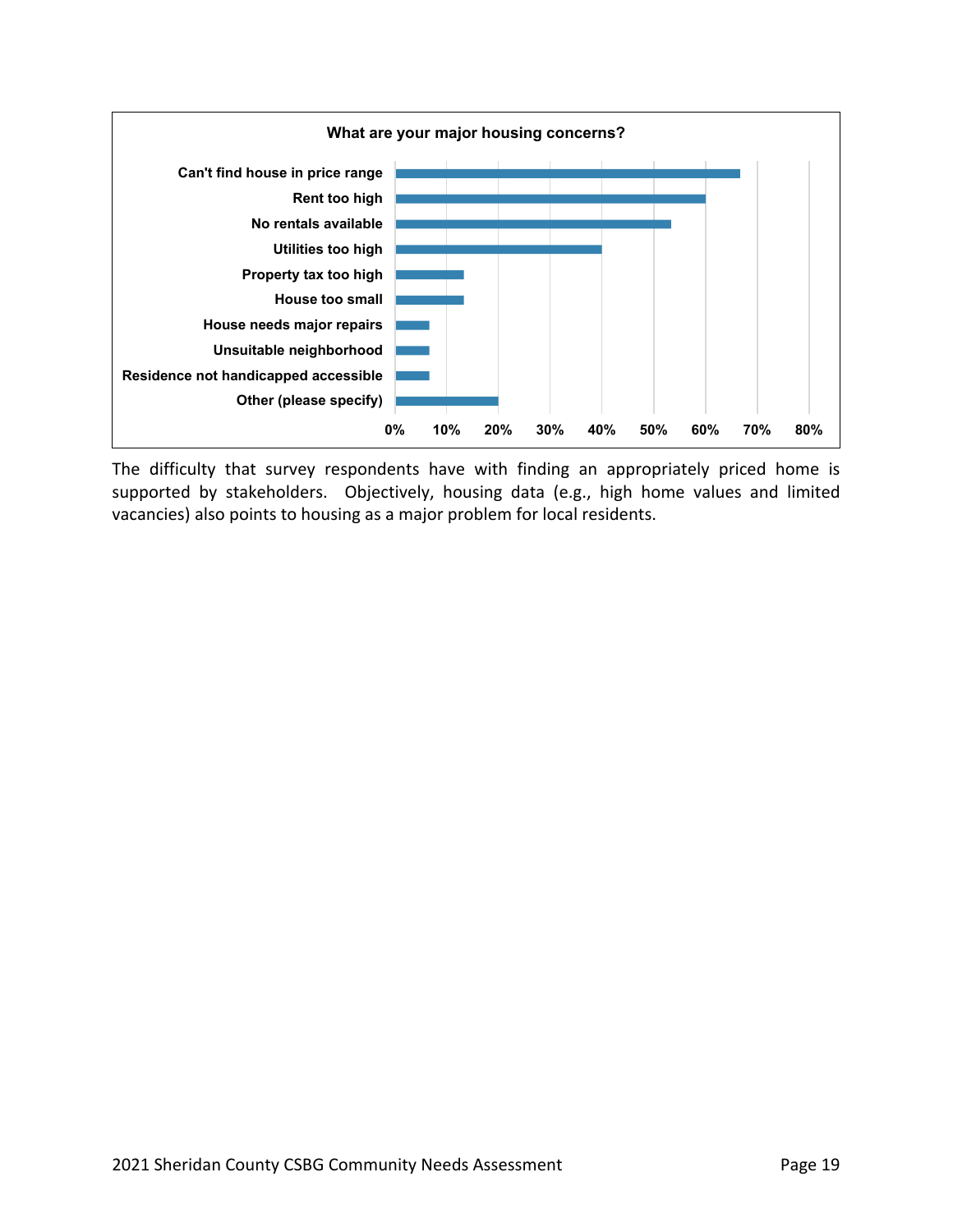# **Information Gathering ‐ Public Engagement**

To complete this assessment, CBI engaged community leaders and the public to identify economic resources, social resources, and partnership opportunities in the community. CBI sought input from Sheridan County residents through surveys and interviews with stakeholders and residents/clients.

These interviews and surveys were conducted to identify key needs, assets and services to help address local poverty. This public input helped target limited resources so that they can be used most effectively.

A general media release was prepared and distributed within the community at the beginning of the public engagement process and a community forum was held near the end of the project, to get reactions and to solicit additional input on key findings.

### **Community Survey**

The community survey was available online or as a paper copy at several locations. Agencies were asked to distribute surveys to their low-income customers/clientele. Agencies used their own Facebook and web pages to help boost survey responsiveness. A total of 17 surveys were analyzed, and the profile of the community (see section above) reflects those community survey responses. However, the small sample size limits the usefulness of specific results and so, when possible, survey results are provided along with objective data from the US Census Bureau/American Community Survey (ACS).

### **Stakeholder Survey**

CBI worked with the CSBG Board to develop a contact list for every known health and human service provider in Sheridan County. More than 200 agencies who are potentially providing services in Sheridan County were identified for survey, with 32 surveys being returned. Target stakeholders included the CSBG Board, government agencies, schools, nonprofit/community service agencies, health agencies, housing/senior housing facilities, churches and others.

All providers and stakeholders were initially contacted via email. They were asked to complete and to provide their clients with either electronic or paper copies of the community survey. Providers/stakeholders who responded to the survey included:

- CSBG Board
- AARP Foundation
- Absaroka, Inc. Head Start
- Community Cupboard
- Compass Center for Families
- Dog and Cat Shelter
- Educational Opportunity Center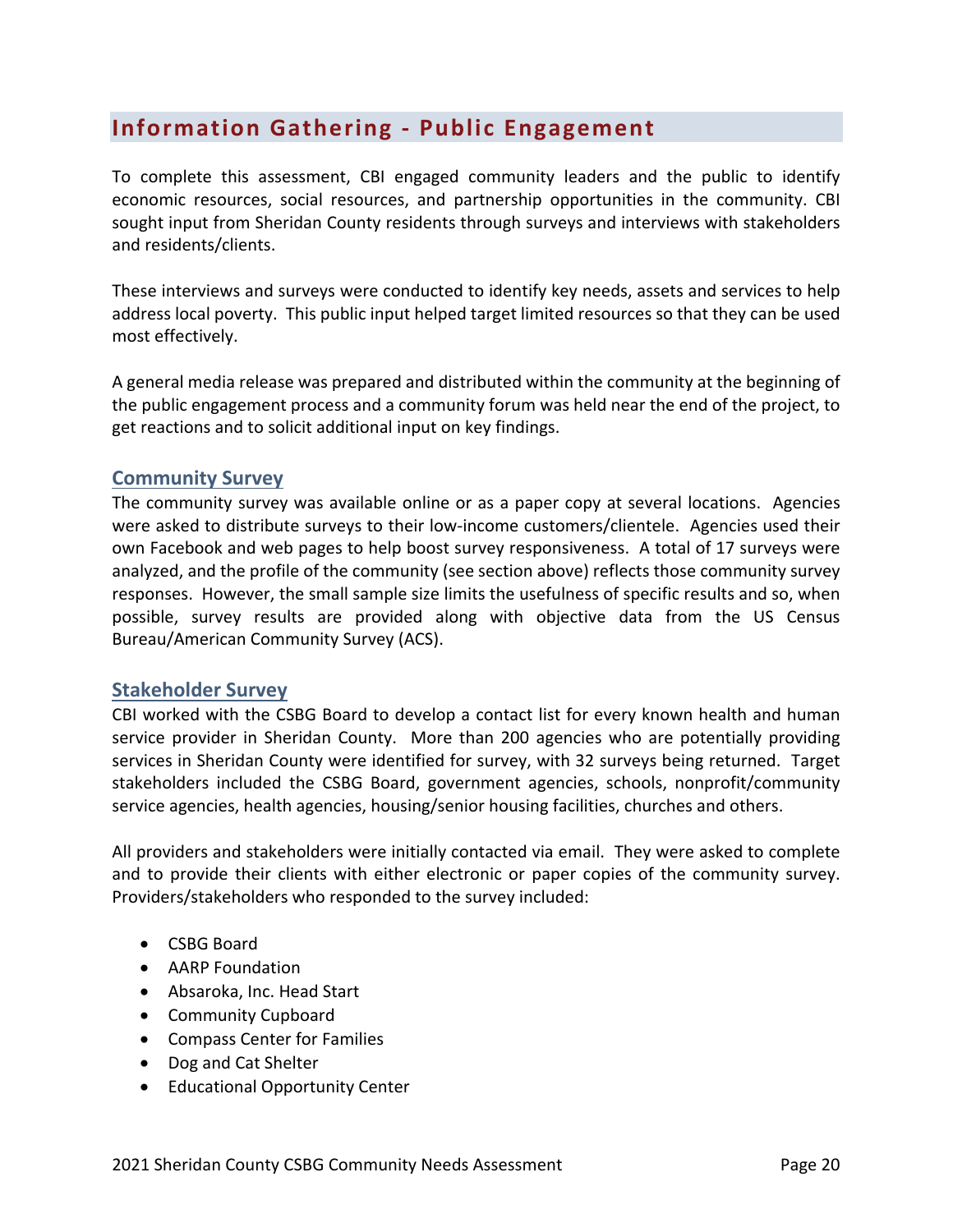- First Christian Church (Disciples of Christ)
- Goose Creek Transit
- Habitat for Humanity of the Eastern Bighorns
- Job Corps
- Maternal Child Health, Sheridan Co Public Health
- Public health
- Salvation Army
- **•** Senior Citizens Council
- Sharon's Home Health Eclipse
- Sheridan County Public Library System
- University of Wyoming Cent\$ible Nutrition Program
- Uprising
- Wyoming 2‐1‐1, Inc.
- Wyoming Guardianship Corporation
- Wyoming Public Defenders, Sheridan and Johnson County
- Youth Development Services

Most stakeholders are unaware of duplication of efforts in Sheridan County. A few stakeholders identified potential areas where duplication of services might exist (e.g., meals are provided at multiple locations). However, each example provided in the survey responses seems to indicate that multiple agencies are simply doing similar work, and not duplicating (or wasting) such efforts. For example, there may be several agencies that are working to decrease healthcare costs, or to perhaps provide services to people with disabilities (of many different types). These are not as duplicative as they are different sites or services designed to reach many different types of individuals.

Stakeholdersidentified several obstacles and barriersthat their clients must overcome to receive services. Confusion about eligibility requirements is the top barrier. Many of these "barriers" can be overcome with outreach and education, particularly by working on a marketing campaign with Wyoming 2-1-1 (who can help get information directly to residents who need it). All identified barriers are shown below.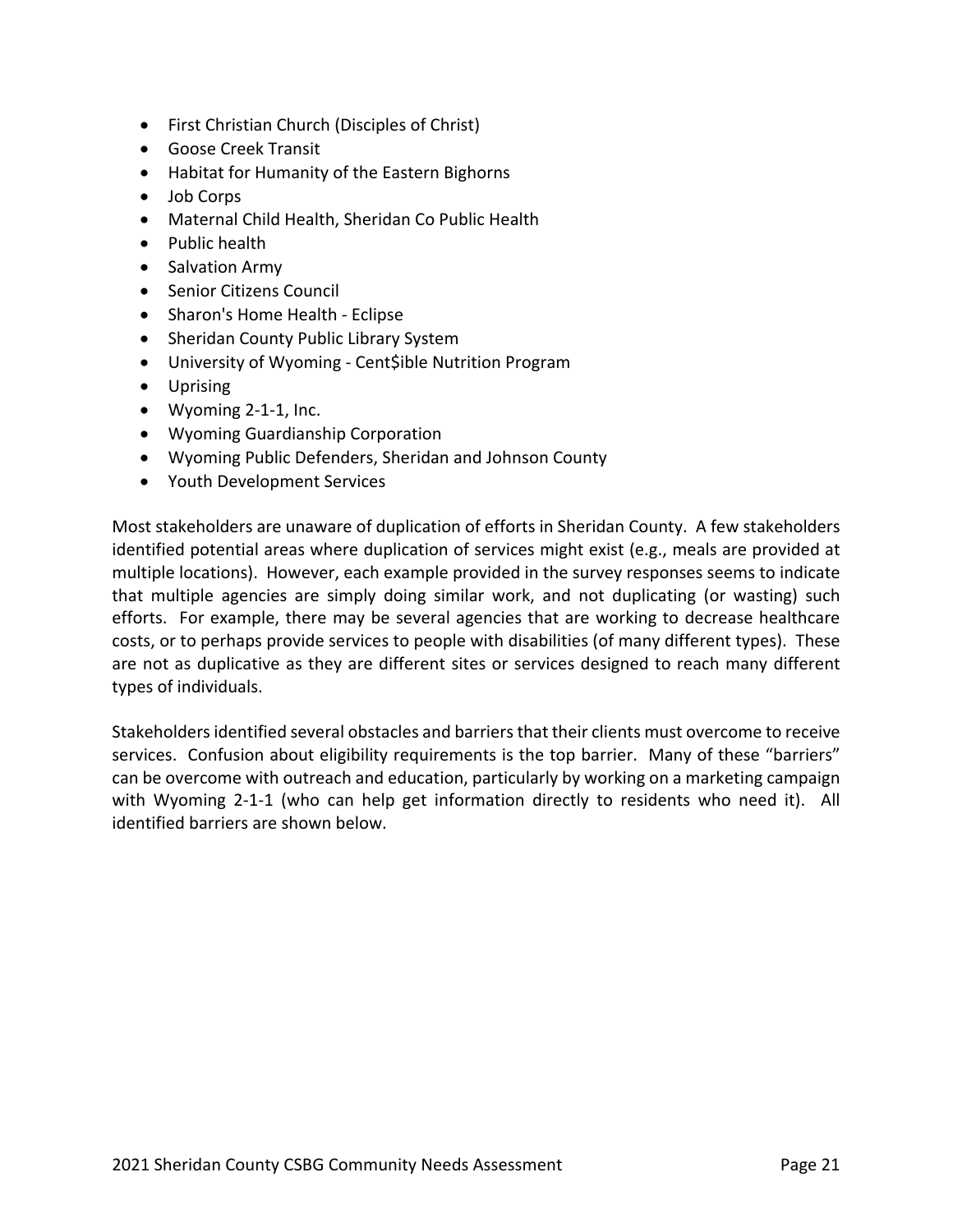

Several open-ended questions were asked of Stakeholders. The outline list below identifies consensus comments and otherwise noteworthy input.

#### **Employment Services Needed but Not Available:**

- Job training for new industries/businesses
- Stakeholders generally recognize the Sheridan College and DWS are assets
- Seems to be a need for case management (resume building, career coaching, etc.)

#### **Education Services Needed but Not Available:**

- Childcare/preschool
- 4‐year degrees

#### **Housing Services Needed but Not Available:**

- *More than any other area, this topic was a concern for nearly every respondent*
- Affordable housing for low-income workers
- A homeless shelter

#### **Income and Asset Building Services Needed but Not Available:**

Affordable housing programs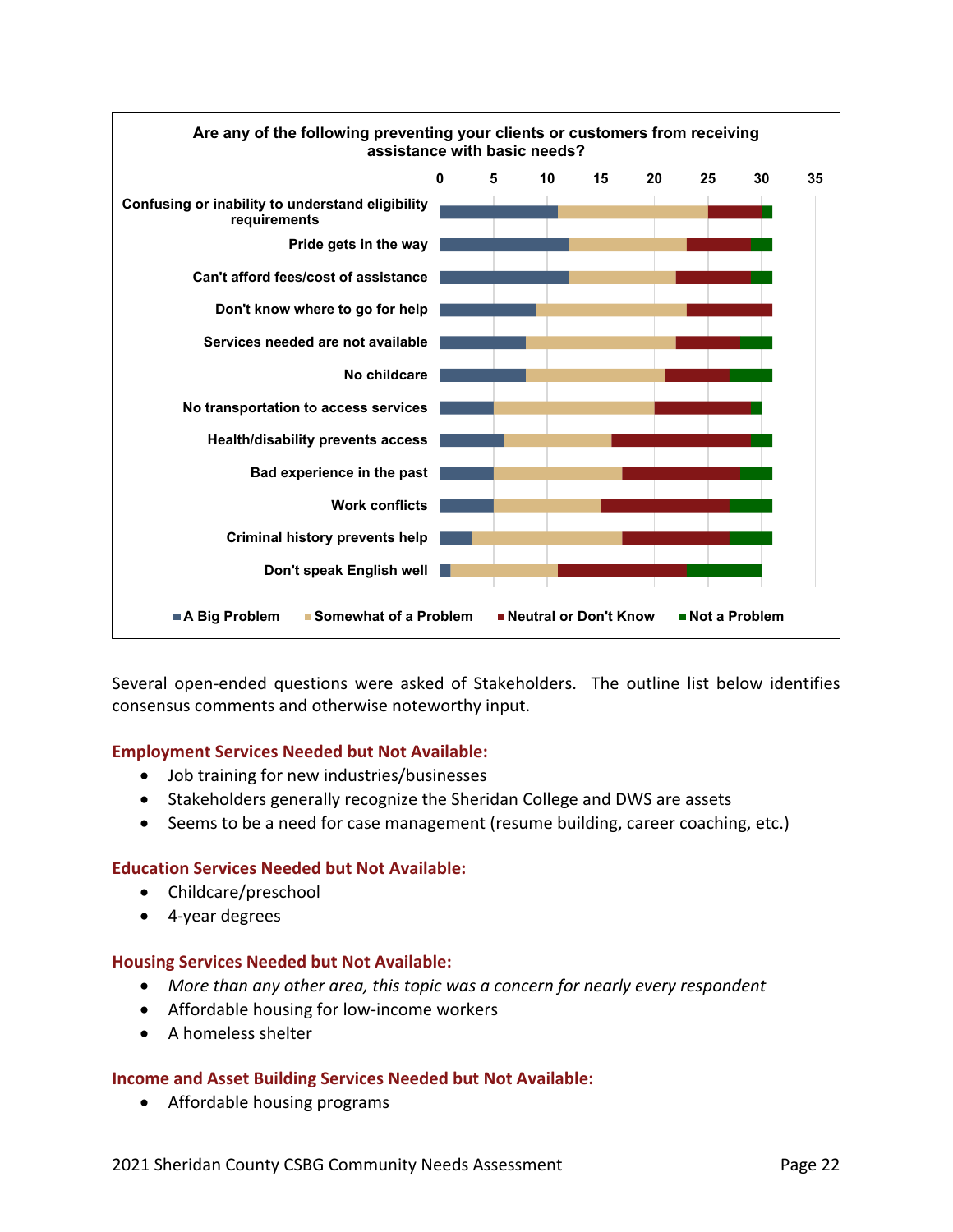- Financial literacy training
- Credit counseling
- Budget planning for families

#### **Nutrition, Food and Commodities Needed but Not Available:**

- Good quality, nutritious food is already available
- Some think eligibility should be relaxed

#### **Health Services Needed but Not Available:**

- Mental health is THE top concern
- Affordability and access to care remain problems

#### **Transportation Services Needed but Not Available:**

- Have reliable public transportation in place want to expand it
- After hours/weekend transportation

#### **Community, Cultural, Social and Economic Assets Needed but Not Available:**

- Many concerns about lack of diversity
- Recognition that COVID has impacted every service and asset
- Call for more LGBTQ support

#### **If you could do one thing to improve family and individual economic security in Sheridan County, what would it be?**

- Provide affordable housing
- Provide mental health services
- Improve access to health insurance

### If you could do one thing to improve the well-being of families and children in Sheridan County, **what would it be?**

- Improved and affordable housing
- Mental health counseling
- Economic diversification
- Access to affordable healthcare

#### **If you could do one thing to increase community economic vitality and opportunities in Sheridan County, what would it be?**

- Raise wages
- Support diversity of people and economy

Finally, there were several survey questions that were asked of both stakeholders and clients. These responses have been combined for comparative purposes here.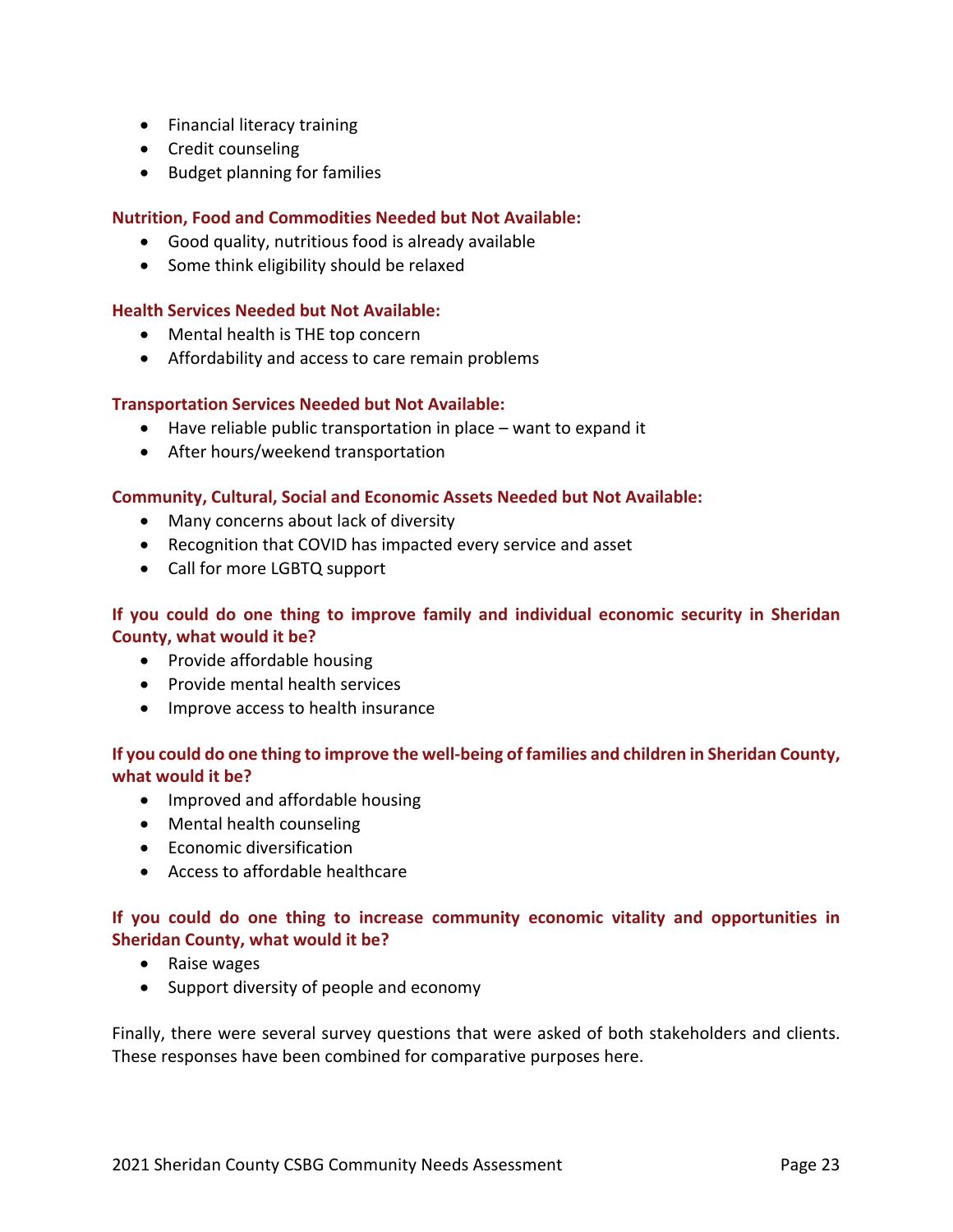# **Most Needed Services**

Stakeholders were asked what services were most needed in Sheridan County. A broad look at all services is provided in the following chart, which illustrates the extent to which each service is needed in Sheridan County (according to stakeholders and service providers).



Mental health has become THE issue to be addressed in Sheridan County, followed closely by affordable housing. Several of the other top concerns are directly related to these two services, which emphasizes just how important mental health and housing have become.

There is remarkable consistency between the stakeholder and community surveys on their perceptions of Sheridan County's greatest needs. In fact, the 2022 Sheridan County surveys are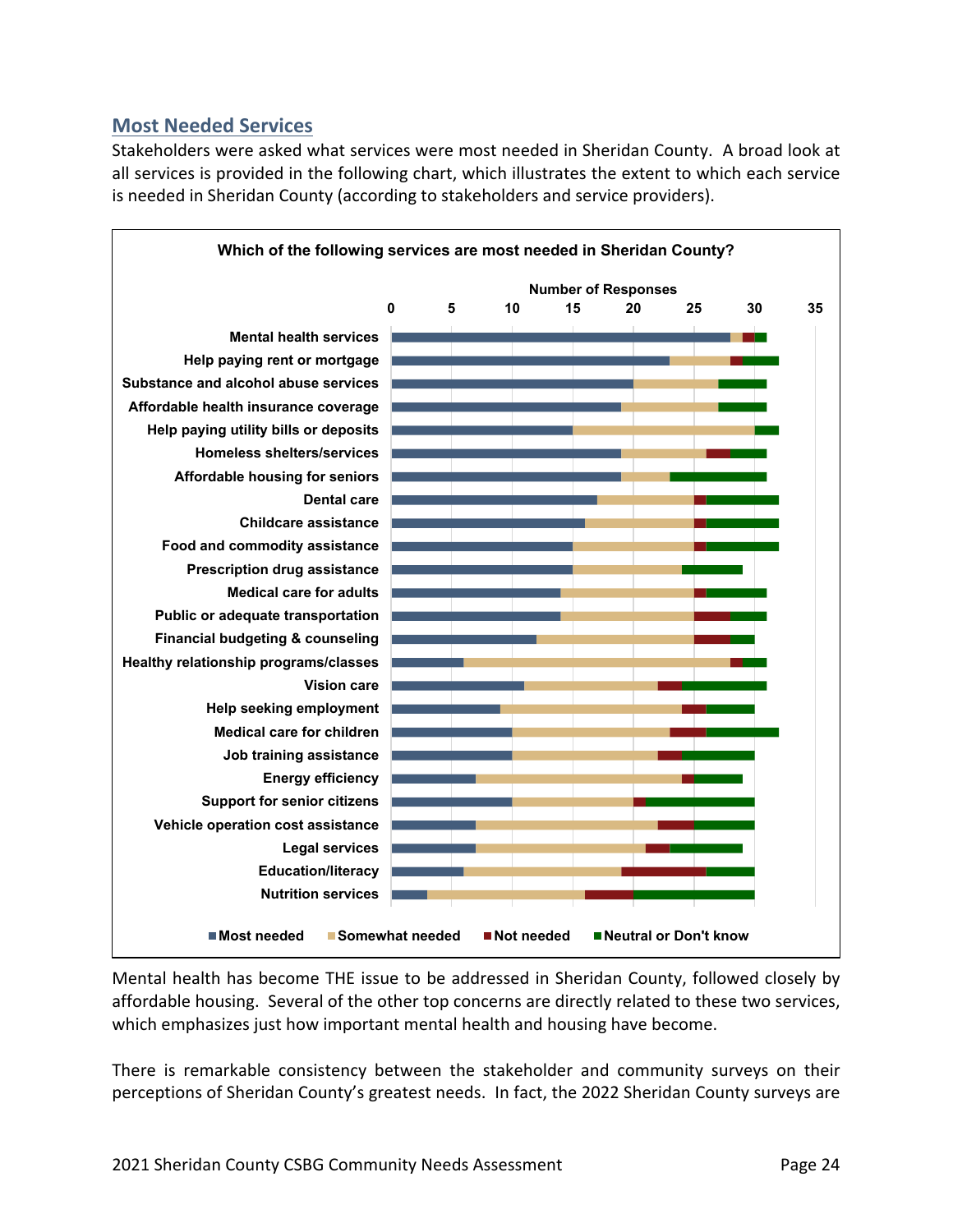the first time (for CBI) that the top three needs identified in the community survey (and their priority) are identical to the stakeholder/service provider survey. Those top concerns are:

- 1. Mental health services
- 2. Affordable housing
- 3. Substance or alcohol abuse services

While the community survey responses were limited in number, the stakeholder surveys received a better response. More weight should be given to that survey's results, simply because of the greater numbers. But it has also been CBI's experience that stakeholders are some of the bestinformed decision makers, so their opinions should be carefully considered.

The concerns being expressed by both surveys is supported by objective data sources. In particular, comparisons of county health rankings are helpful. For the last several years, the University of Wisconsin Population Health Institute has produced County Health Rankings for every county in the nation. Sheridan County ranks in the top quartile of all counties in Wyoming for both health outcomes and health factors. However, individual data points that factor into those top rankings identify room for improvement in two key areas:

- Sheridan County has a high percentage of alcohol-impaired driving deaths (50%). This is just one indicator of substance abuse that supports what the survey respondents are saying.
- Sheridan County's Mental Health Provider Ratio is 205:1, which is one of the lowest in Wyoming. The state ratio is 290:1. This means that there are more providers available per capita in Sheridan County than most areas of the state. Given the need for mental health services, this strength should be more promoted.

# **Changes that Impact Income**

Stakeholders and clients were asked about changes that impacted their income in the past 12 months. While their responses are markedly different with regard to magnitude, the perceptions of the community and stakeholders are generally consistent, as shown below.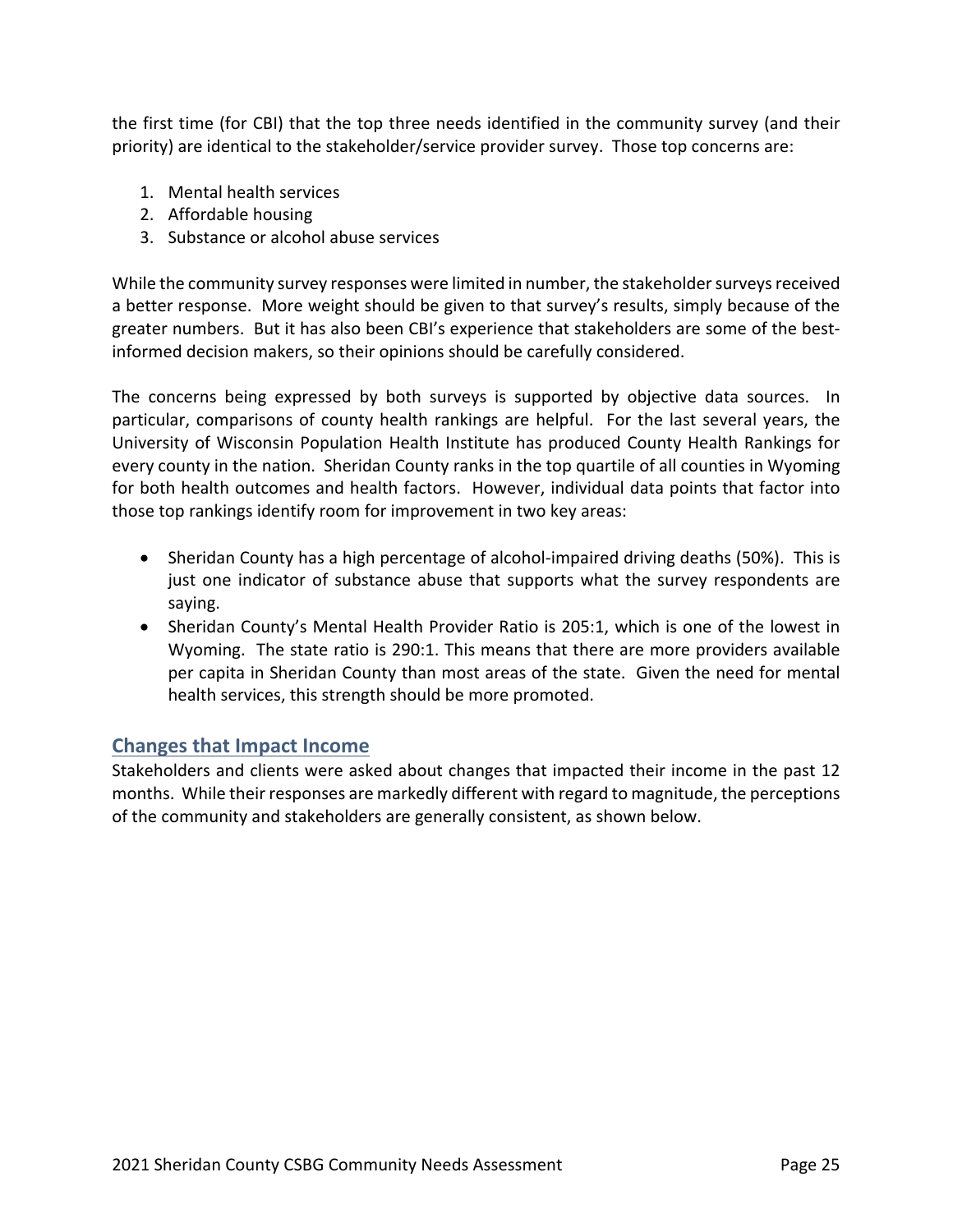

Stakeholders often feel that job‐related impacts have a greater impact on clients than clients do. Conversely, clients cite things like the cost of living.

# **Services Available/Factors that Prevent People from Receiving Assistance**

The community survey provided insight to the types of services that are available and being used in Sheridan County. Clients reported that they cannot always find or afford the assistance they need. A top concern is confusion about eligibility. These and similar concerns expressed by community survey respondents suggest that an educational effort may help them overcome many such barriers. The following chart identifiesthe barriersidentified in the community survey (in priority order). Note that the survey was provided in English only, and so one should not be surprised that no respondent identified speaking English as a potential problem.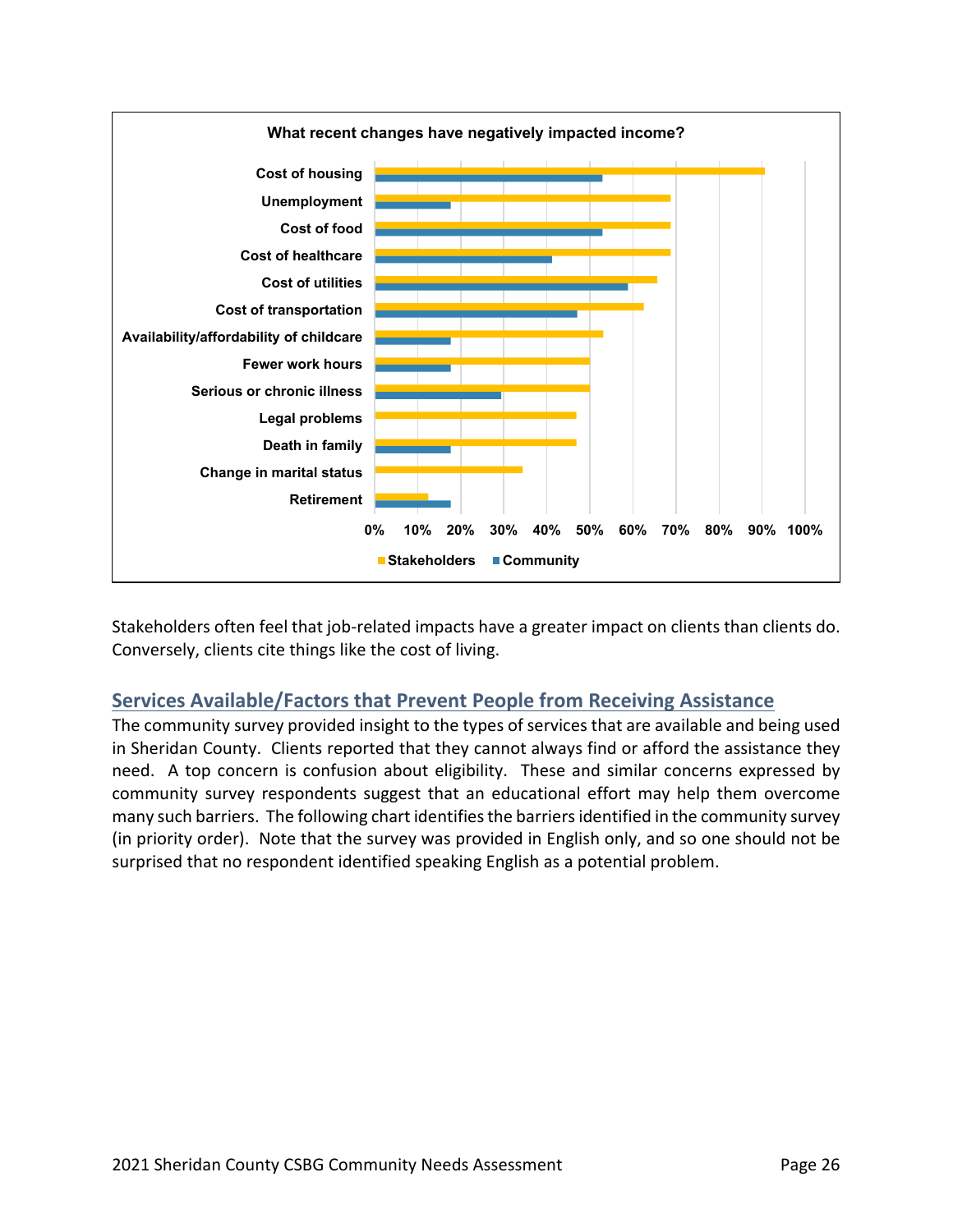

Many stakeholders would agree with the top barriers identified by the community. In addition, the Stakeholder/Provider survey listed "Pride" as a top barrier and recognized that some needed services are not available. These are difficult barriers to overcome, requiring substantial investment and effort. The following chart illustrates the obstacles faced by people living in poverty, from the perspective of the Stakeholders who provide services to them.

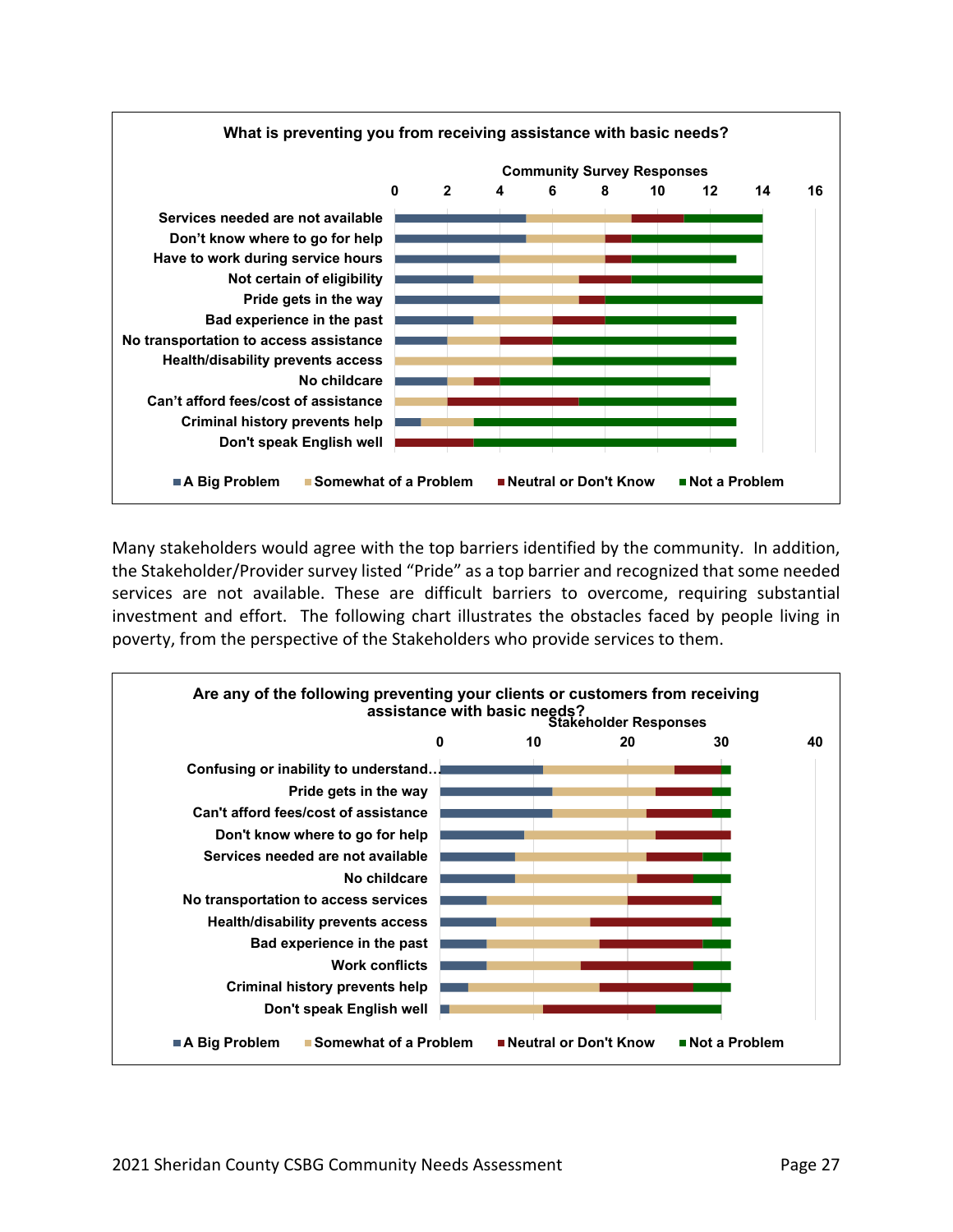# **Poverty Indicators**

The two major questions to be analyzed in this Needs Assessment are the following:

- 1. What is the *current status* of poverty and the conditions with which low-income residents struggle?
- 2. What are the *trends* in poverty and conditions that may impact low‐income residents in the future?

#### **Poverty Rate**

According to the Census Bureau, the poverty rate in Sheridan County (for 2019, which isthe most recent data available) is very low (5.9%). By comparison, Wyoming's poverty rate is 11.0% and the nation is 13.4%. In real terms, this means that there are approximately 1,726 residents of Sheridan County who are living in poverty, including about 170 families (local poverty rate for families is 2.1%).

The poverty rate should also be considered for different cohorts. For most areas, minors (under 18 years old) and residents who are 65 years and over are more likely to be living in poverty; and women are more likely to be living in poverty than men.

| <b>Poverty Status for past 12 months</b> | <b>USA</b> | Wyoming | <b>Sheridan Co.</b> |
|------------------------------------------|------------|---------|---------------------|
| Poverty rate for entire population       | 13.4%      | 11.0%   | 5.9%                |
|                                          |            |         |                     |
| Poverty rate by age                      |            |         |                     |
| Under 18 years                           | 18.5%      | 12.6%   | 5.3%                |
| 18 to 64 years                           | 12.6%      | 11.1%   | 6.5%                |
| 65 years and over                        | 9.3%       | 8.0%    | 4.7%                |
|                                          |            |         |                     |
| Poverty rate by sex                      |            |         |                     |
| Male                                     | 12.2%      | 8.6%    | 5.4%                |
| Female                                   | 14.6%      | 8.0%    | 6.4%                |
|                                          |            |         |                     |
| Poverty in families                      | 9.5%       | 6.8%    | 2.1%                |

In Sheridan County, there are so few residents who are not white that the relative percentage of those living in poverty can vary wildly. The most current rates for poverty are so low, and the numbers of non‐White races is so low, that race appears to not be a significant factor in Sheridan County. This is not a typical situation, which can be appreciated by comparing poverty rates with the state and nation, as shown below.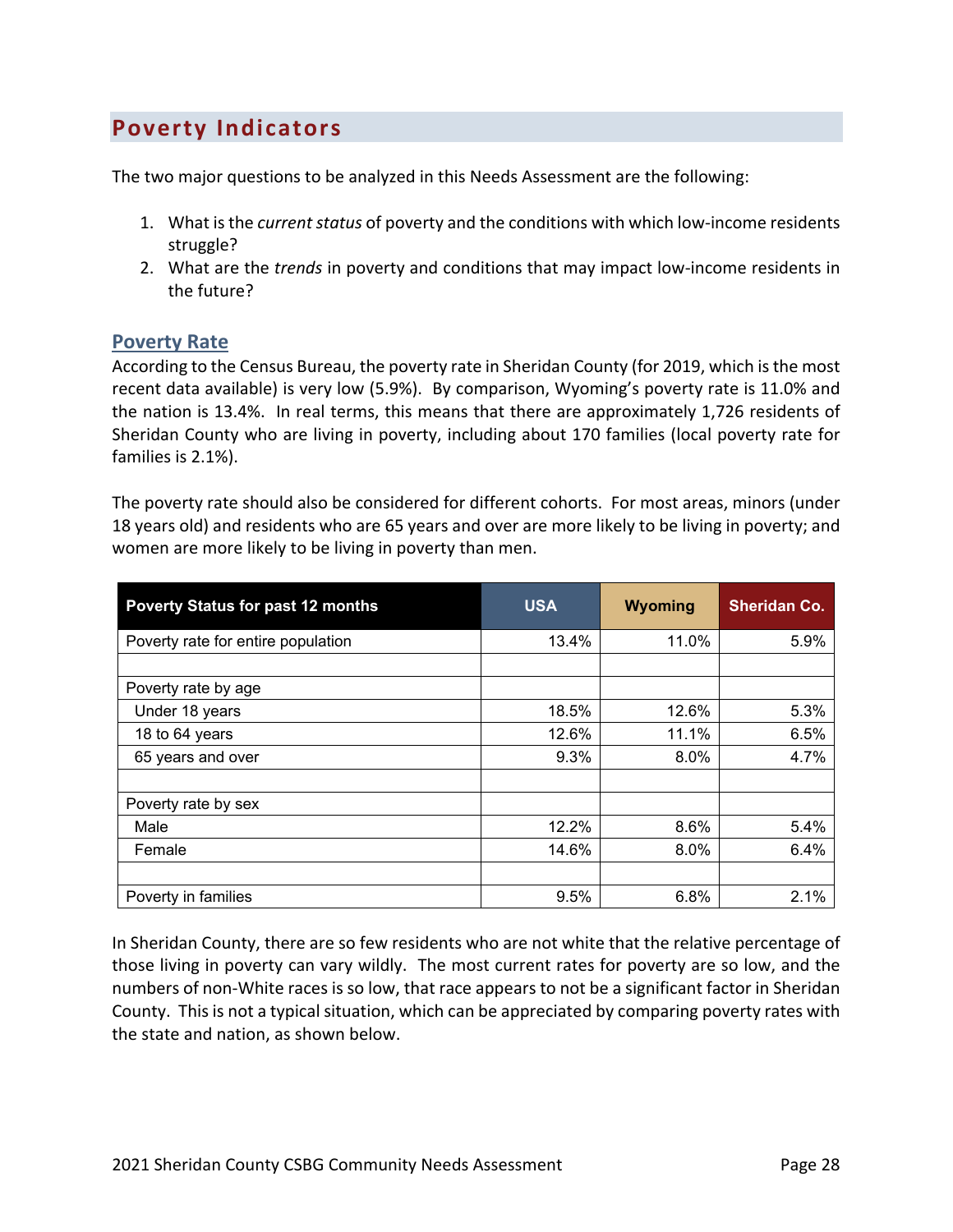| <b>Poverty Status for past 12 months</b>         | <b>USA</b> | Wyoming | <b>Sheridan Co.</b> |
|--------------------------------------------------|------------|---------|---------------------|
| Poverty rate for entire population               | 13.4%      | 11.0%   | 5.9%                |
|                                                  |            |         |                     |
| Poverty rate by age                              |            |         |                     |
| White alone                                      | 11.1%      | 10.5%   | 5.9%                |
| Black or African American alone                  | 23.0%      | 15.3%   | 0.0%                |
| American Indian and Alaska Native alone          | 24.9%      | 23.8%   | 10.7%               |
| Asian alone                                      | 10.9%      | 13.0%   | 11.8%               |
| Native Hawaiian and Other Pacific Islander alone | 17.5%      | 8.6%    |                     |
| Some other race alone                            | 21.0%      | 13.4%   | 0.0%                |
| Two or more races                                | 16.7%      | 14.1%   | 0.0%                |
|                                                  |            |         |                     |
| Hispanic or Latino (any race)                    | 19.6%      | 19.2%   | 6.5%                |

A high school education (or equivalent) is a key milestone for avoiding poverty. That rule of thumb is clear in Sheridan County, where workers who have less than a high school education are much more likely to live in poverty than the rest of the population, as shown below. Local poverty rates for educational attainment are similar to Wyoming and the nation, as shown below.

| <b>Poverty Status for past 12 months</b> | <b>USA</b> | Wyoming | <b>Sheridan Co.</b> |
|------------------------------------------|------------|---------|---------------------|
| Poverty rate for entire population       | 13.4%      | 11.0%   | 5.9%                |
|                                          |            |         |                     |
| Poverty rate by education                |            |         |                     |
| Less than high school graduate           | 24.9%      | 20.9%   | 21.5%               |
| High school graduate (incl. equivalency) | 13.5%      | 10.6%   | 6.8%                |
| Some college, associate degree           | 9.6%       | 8.2%    | 5.1%                |
| Bachelor's degree or higher              | 4.3%       | 4.2%    | 2.6%                |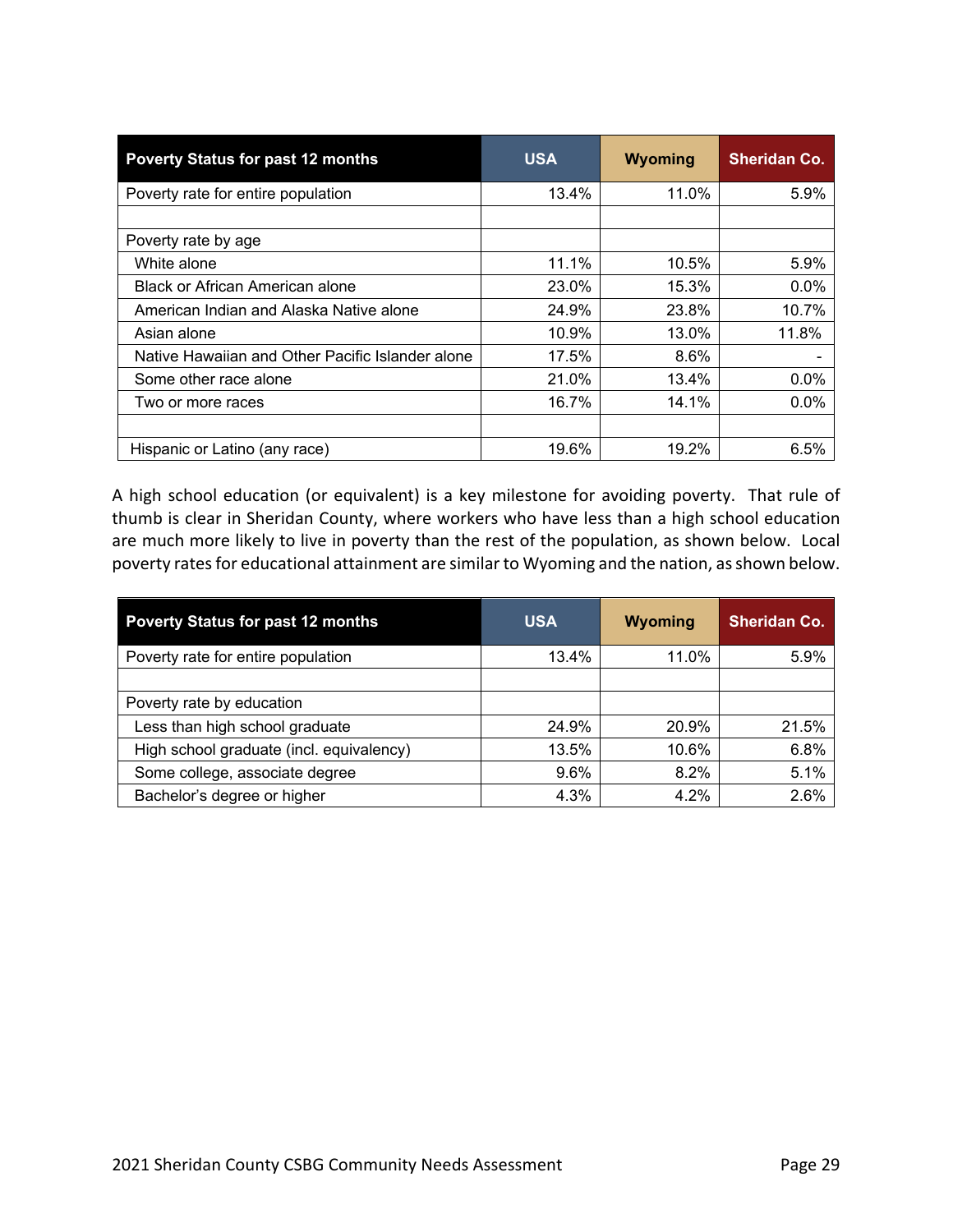Full-time employment is the single best strategy to avoid poverty. Working part time (or partyear) helps, but those who worked full-time for the past 12 months were the least likely to be impoverished.

| <b>Poverty Status for past 12 months</b>   | <b>USA</b> | Wyoming | <b>Sheridan Co.</b> |
|--------------------------------------------|------------|---------|---------------------|
| Poverty rate for entire population         | 13.4%      | 11.0%   | 5.9%                |
|                                            |            |         |                     |
| Poverty rate by employment/work experience |            |         |                     |
| Employed                                   | 6.3%       | 6.5%    | 2.7%                |
| Unemployed                                 | 30.8%      | 28.6%   | 23.8%               |
| Worked full-time, year-round               | 2.7%       | 2.8%    | 1.6%                |
| Worked part-time or part-year              | 16.3%      | 16.1%   | 7.4%                |
| Did not work                               | 21.4%      | 18.0%   | 11.9%               |

Poverty rates can be much higher in families with young children, especially for female householders when no husband is present. The following table compares poverty rates among families.

| Poverty status for the past 12 months of families     | <b>Sheridan County</b> |                       |                  |  |
|-------------------------------------------------------|------------------------|-----------------------|------------------|--|
|                                                       | <b>All Families</b>    | <b>Married couple</b> | <b>Female HH</b> |  |
| <b>ALL FAMILIES</b>                                   | $2.1\%$                | 1.3%                  | 7.2%             |  |
| With related children of householder under 18 years   | 4.2%                   | $2.2\%$               | 12.2%            |  |
| With related children of householder under 5 years    | $4.4\%$                | 0.7%                  | 7.0%             |  |
| With related children of householder under 5 and 5-17 | 2.7%                   | $0.0\%$               | 14.0%            |  |
| With related children of householder 5 to 17 years    | 4.5%                   | 3.1%                  | 12.8%            |  |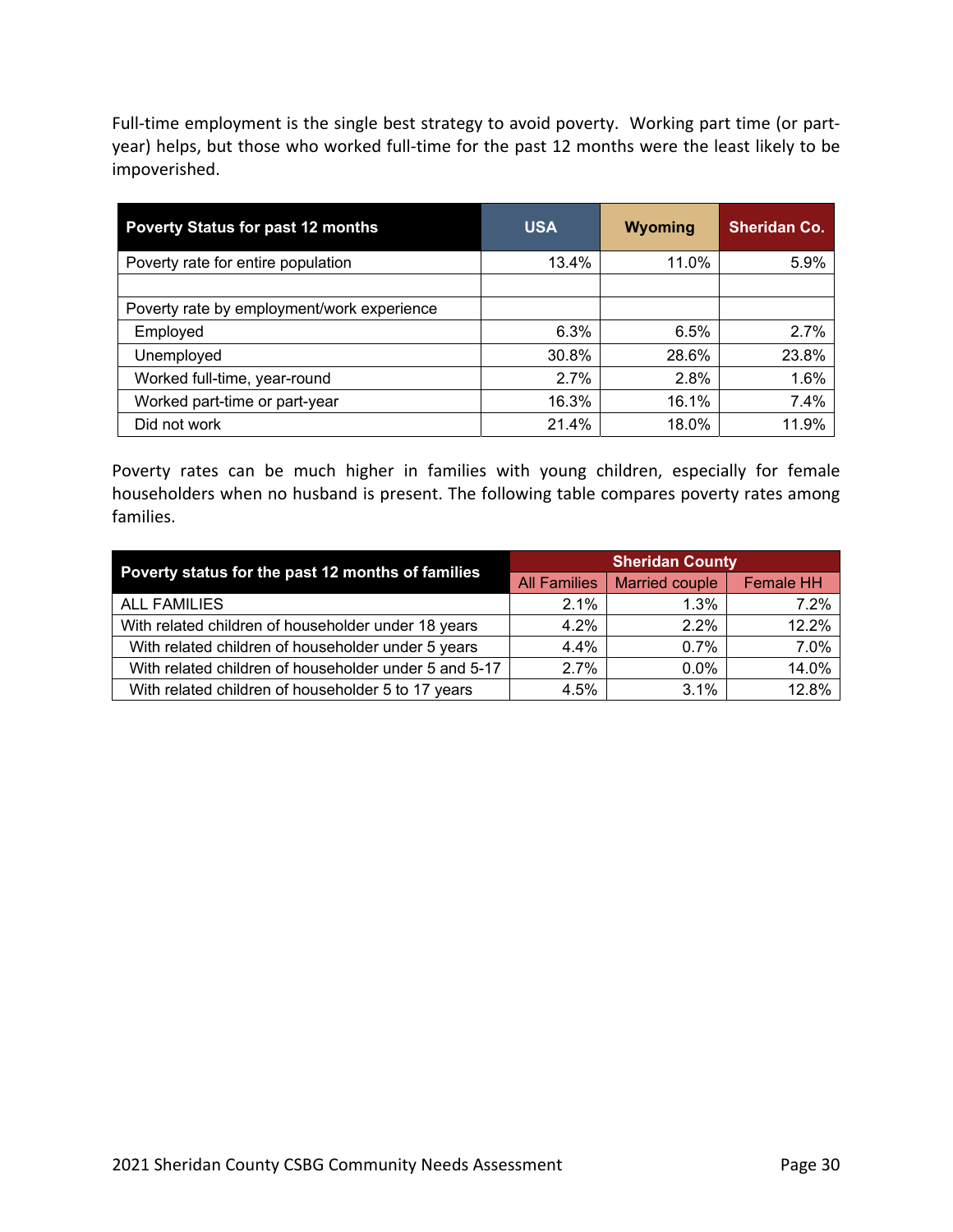Sheridan County residents access food stamps via the federally funded Supplemental Nutrition Assistance Program (SNAP). Locally, the focus appears to be on getting assistance to children and young families.

| <b>FOOD STAMPS (SNAP)</b>                                  | <b>USA</b> | Wyoming | <b>Sheridan Co.</b> |
|------------------------------------------------------------|------------|---------|---------------------|
| Percentage of households receiving SNAP benefits           | 11.7%      | 5.4%    | 3.5%                |
| With one or more people in the household 60 years and over | 33.8%      | 26.8%   | 51.4%               |
| No people in the household 60 years and over               | 66.2%      | 73.2%   | 48.6%               |
|                                                            |            |         |                     |
| <b>HOUSEHOLD TYPE</b>                                      |            |         |                     |
| Married-couple family                                      | 25.2%      | 24.2%   | 12.6%               |
| Other family:                                              | 42.9%      | 39.6%   | 33.4%               |
| Male householder, no wife present                          | 8.0%       | 10.2%   | 15.0%               |
| Female householder, no husband present                     | 34.9%      | 29.4%   | 18.4%               |
| Nonfamily households                                       | 31.9%      | 36.2%   | 54.0%               |
| With children under 18 years                               | 50.1%      | 52.8%   | 40.5%               |
| Married-couple family                                      | 17.1%      | 18.7%   | 12.6%               |
| Other family:                                              | 32.4%      | 33.6%   | 27.8%               |
| Male householder, no wife present                          | 5.3%       | 7.3%    | 13.5%               |
| Female householder, no husband present                     | 27.0%      | 26.3%   | 14.3%               |
| Nonfamily households                                       | 0.6%       | 0.5%    | 0.0%                |
| No children under 18 years                                 | 49.9%      | 47.2%   | 59.5%               |
| Married-couple family                                      | 8.1%       | 5.6%    | 0.0%                |
| Other family:                                              | 10.6%      | 6.0%    | 5.6%                |
| Male householder, no wife present                          | 2.7%       | 2.9%    | 1.5%                |
| Female householder, no husband present                     | 7.9%       | 3.1%    | 4.1%                |
| Nonfamily households                                       | 31.2%      | 35.6%   | 54.0%               |
|                                                            |            |         |                     |
| POVERTY STATUS IN THE PAST 12 MONTHS                       |            |         |                     |
| Below poverty level                                        | 47.3%      | 48.0%   | 40.7%               |
| At or above poverty level                                  | 52.7%      | 52.0%   | 59.3%               |
|                                                            |            |         |                     |
| <b>DISABILITY STATUS</b>                                   |            |         |                     |
| With one or more people with a disability                  | 46.1%      | 50.4%   | 53.5%               |
| With no persons with a disability                          | 53.9%      | 49.6%   | 46.5%               |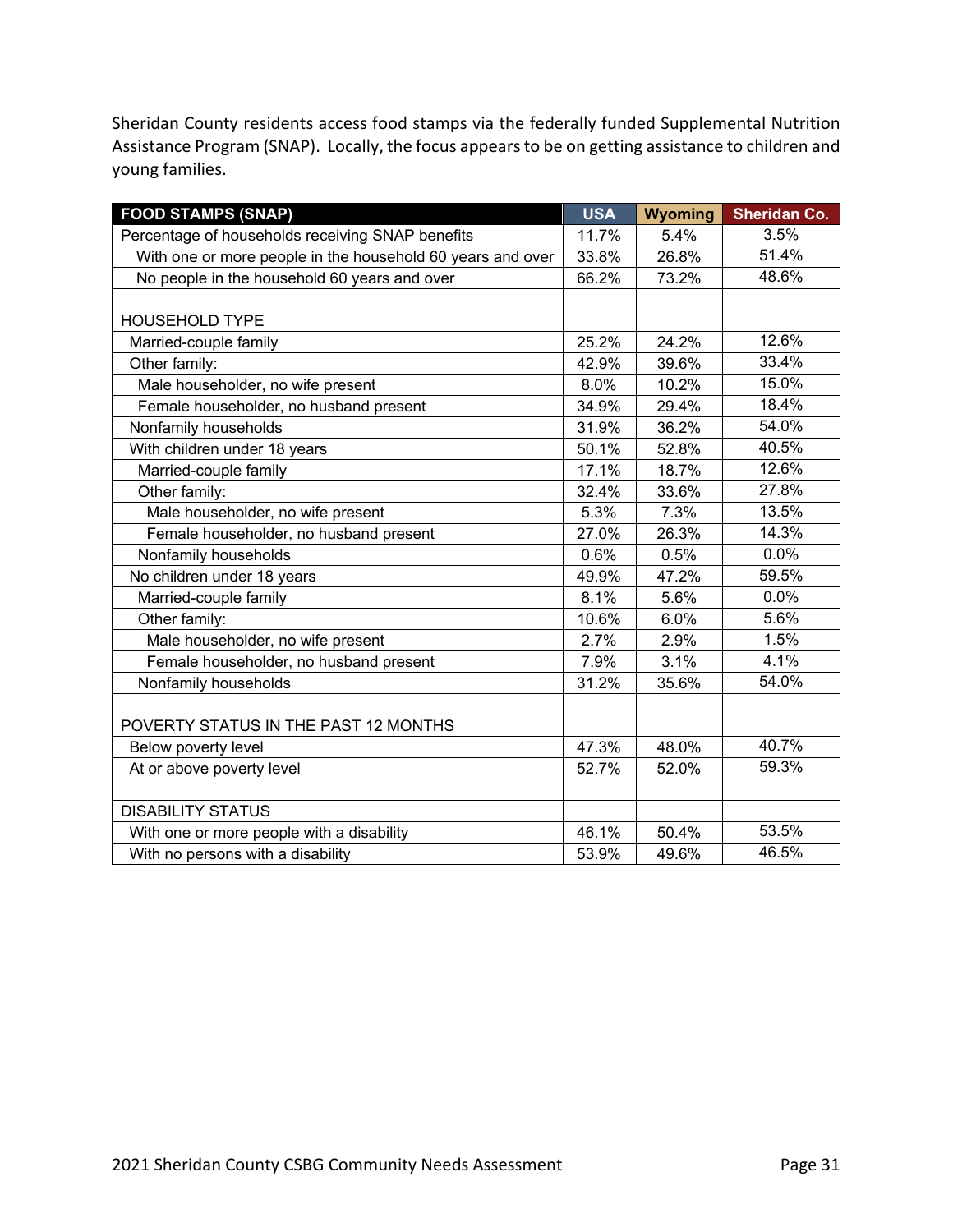# **SNAP Recipients**

More than 1,000 Sheridan County residents receive Supplemental Nutrition Assistance Program (SNAP) benefits. This number of SNAP recipients is consistent with statewide trends for the last ten years, as shown below.



### **Free & Reduced‐Price Lunch Program**

According to the Wyoming Department of Education, there are about 1,150 students in Sheridan County who currently qualify for free or reduced‐price lunches. This amounts to 24% of all enrolled students, which is lower than Wyoming's rate (28%). This number of students receiving assistance has been declining, even though total enrollment in Sheridan schools has increased.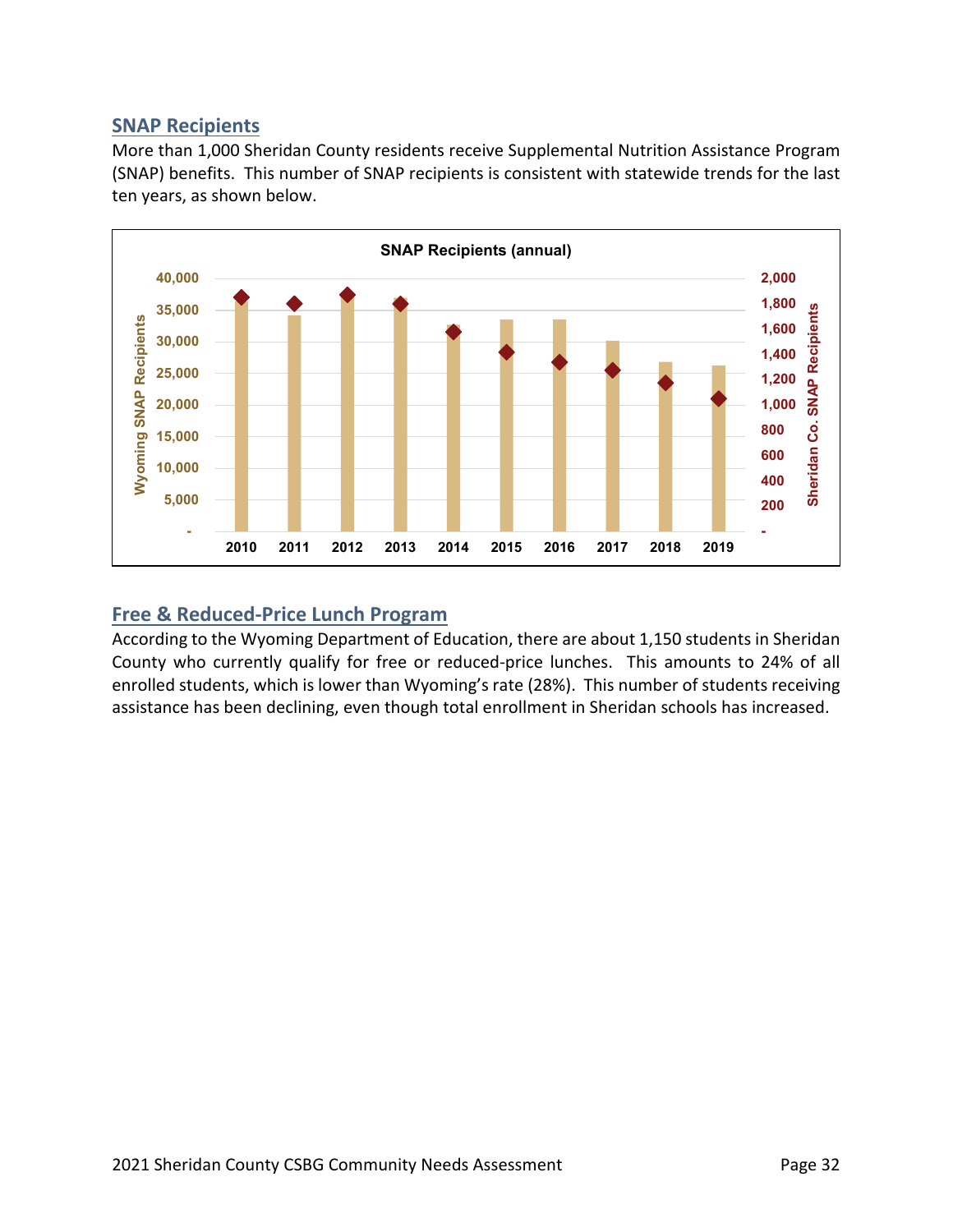# **Analysis of Core Issues**

# **Improving Family and Individual Economic Security**

By analyzing the core issues of family and individual economic security, this assessment seeks to identify the barriers for individuals to develop the skills and assets they will need to gain and keep family-supporting jobs and assets. Identification of community resources that can help remove these barriers is also critical.

- **Snapshot and trends of economic security/insecurity**
	- $\circ$  Sheridan County has approximately 1,726 residents living in poverty as of 2019, or about 5.9% of the population. This is a lower percentage of residents than the Wyoming average (11.0%), and much lower percentage of residents in poverty than the United States (13.4%).
	- o The total number of residents living in poverty has declined steadily during the last 10 years
	- $\circ$  Sheridan County's income levels have dropped in comparison to the nation and the state.
	- $\circ$  Sheridan County's Median Household Income as of 2019 is \$60,807, which is 3.2% lower than the nation's and 5.1% lower than Wyoming's
	- $\circ$  Sheridan County's Median Family Income as of 2019 is \$81,833, which is 5.9% higher than the nation's and 2.6% higher than Wyoming's
	- $\circ$  Sheridan County's Per Capita Income as of 2019 is \$35,254, which is 3.4% higher than the nation's and 5.7% higher than Wyoming's
	- $\circ$  These income measures (compared in the following table) suggest that Sheridan County tends to have higher incomes and families with multiple wage‐earners

| <b>Income Measure</b>   | <b>USA</b> | Wyoming  | <b>Sheridan County</b> |
|-------------------------|------------|----------|------------------------|
| Median household income | \$62,843   | \$64,049 | \$60,807               |
| Median family income    | \$77,263   | \$79,782 | \$81,833               |
| Per capita income       | \$34,103   | \$33,366 | \$35,254               |

- $\circ$  Unemployment in Sheridan County is currently at 2.1%, which is lower than the nation (3.9%) and Wyoming (2.4%). Translated into real terms, there are about 339 individuals (preliminary estimate) currently looking for work in Sheridan County. Unemployment is a huge driver of poverty, and Sheridan County's low unemployment rates mean that very few workers face this risk.
- $\circ$  County's home values are much higher than the nation and the state. High prices make it more difficult for residents to buy their own house. The median home value in Sheridan County is \$272,400, which is 25.2% higher the national median (\$217,500) and 23.5% higher than the Wyoming statewide median (\$220,500).
- $\circ$  Unlike home values, the median gross rent paid for living units is lower in Sheridan County and Wyoming than elsewhere. According to the Census/ACS data, the gross rent paid in Sheridan County for a monthly residential rental property is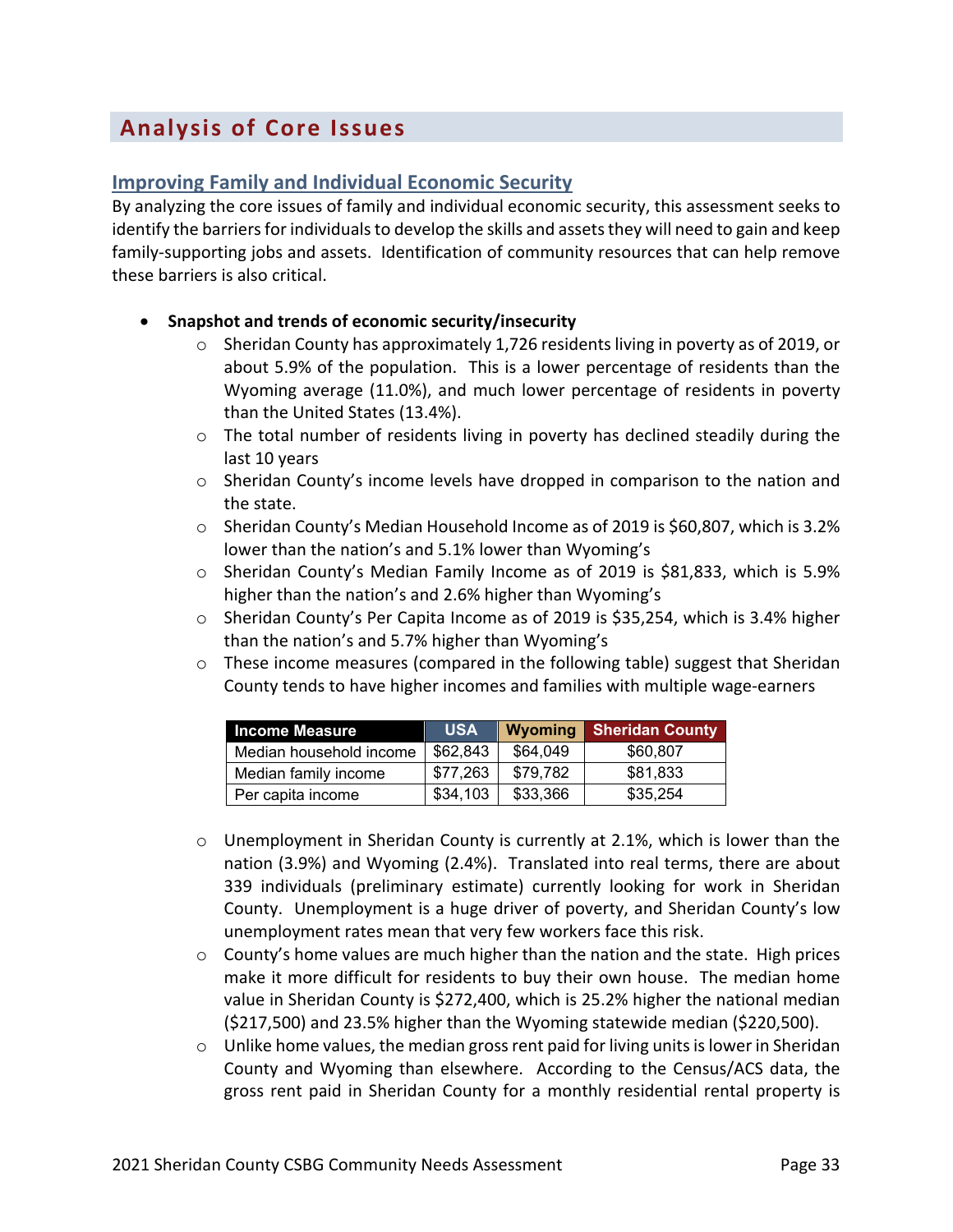\$836. Nationwide, gross rent averages \$1,062; in Wyoming the average gross rent is \$855 per month. Low rents keep the cost of living lower for Sheridan County residents and help to ease the impact of poverty. Local rent may be lower because of the high number of college student dormitories, HUD apartments, senior housing, and investment properties in Sheridan County.

#### **Community deficits that threaten a more secure future**

- $\circ$  Affordability and access to housing must be improved if Sheridan County wants its labor force to grow
- o On a related note, high utility costs place residents at risk
- $\circ$  Unemployment rates are low, but this appears to be because many workers left the area to seek employment elsewhere

#### **Individual and family assets and deficits**

- o Mental health services are the biggest need for local residents
- o Substance abuse prevention and treatment are also top priorities
- **Agency resources**
	- $\circ$  There are many resources available in Sheridan, though many have become more dependent on virtual delivery (particularly due to COVID)
	- $\circ$  There is a general lack of community awareness of these resources, including confusion about eligibility
	- $\circ$  Stakeholders could work together on to raise awareness and educate local residents about available services

### **Improving the Well‐Being of Families and Children**

#### **Community, cultural, social, and economic assets**

- $\circ$  Sheridan is home to several leading charities and philanthropic organizations, many of which contribute directly to local service providers
- $\circ$  24% of students (or about 1,150 students) are enrolled in free/reduced price lunches in Sheridan County compared to a Wyoming average of 37.3% (2021‐22)
- o Sheridan County has 1,051 SNAP (food stamp program) participants (2019)
- o Sheridan County ranked third out of 23 counties in the 2021 County Health Rankings National Database in terms of health outcomes, and 6<sup>th</sup> for health factors

#### **Community deficits that threaten a more secure future**

- $\circ$  Affordability of healthcare (including cost of health insurance) is a common barrier
- $\circ$  Behavioral health, including mental health and substance abuse issues, are top priorities for residents and stakeholders alike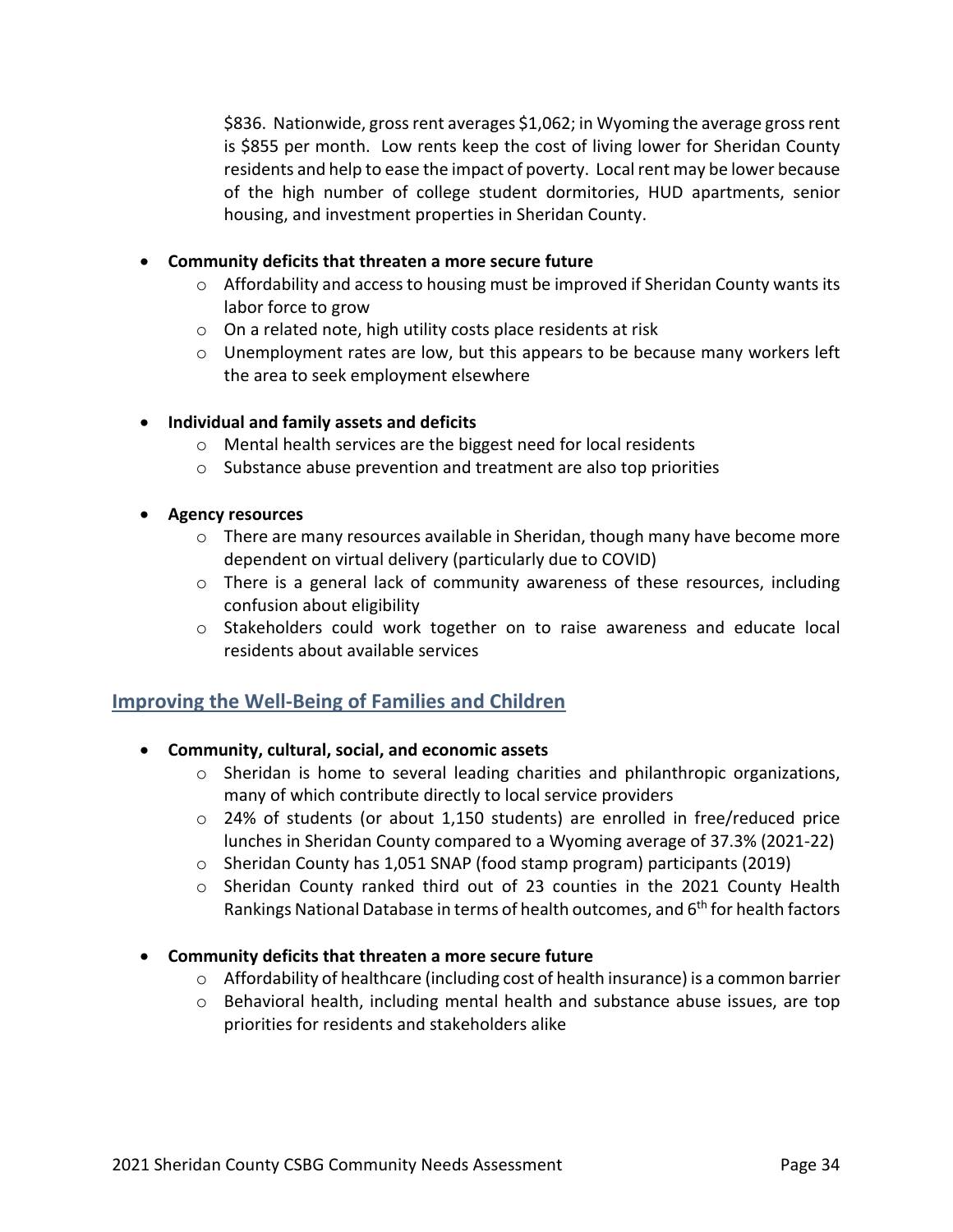- **Individual and family assets and deficits**
	- $\circ$  Pride and the visibility of living in a small town often hinders an individual's willingness to walk into a helping agency
	- $\circ$  There are a number of households with special needs persons, including adults, who may not be receiving the individual agency support needed.
	- o Continuation of strong senior support services will minimize the threat of poverty for the elderly population in Sheridan County

#### **Agency resources**

- $\circ$  Wyoming 2-1-1, which keeps a database on social service agencies throughout the State of Wyoming, is a little‐known entity in Sheridan County and should be more visible
- $\circ$  Working together, Sheridan County agencies should raise awareness and educate local residents about the resources available to fight poverty

# **Improving Community Economic Vitality**

- **Community, cultural, social, and economic assets**
	- $\circ$  There is a great deal of support for senior citizens in the county a great senior center, senior housing options (never enough), assisted living facility, and nursing homes
	- $\circ$  Low residential rents keep the cost of living lower for Sheridan County residents, and help to ease the impact of poverty
- **Community deficits that threaten a more secure future**
	- $\circ$  There are not enough multi-family units in Sheridan County (17.6% of all housing units), particularly those that are targeted to low-income residents. In contrast, other communities in Wyoming and the rest of than nation have significantly more multi-family housing units (20.5% and 32.1%, respectively)
	- o While home values are high, the cost to rent housing is relatively low
	- o More affordable housing is needed
- **Individual and family assets and deficits**
	- o For economic reasons, many adults are sometimes living together in the same home, resulting in fewer traditional family units (but higher family incomes)
- **Agency resources**
	- $\circ$  Stronger collaboration with community organizations may help resolve the root causes of poverty in Sheridan County, particularly if mental health is a priority
	- o More community education/awareness of how to manage one's health may help improve outcomes for residents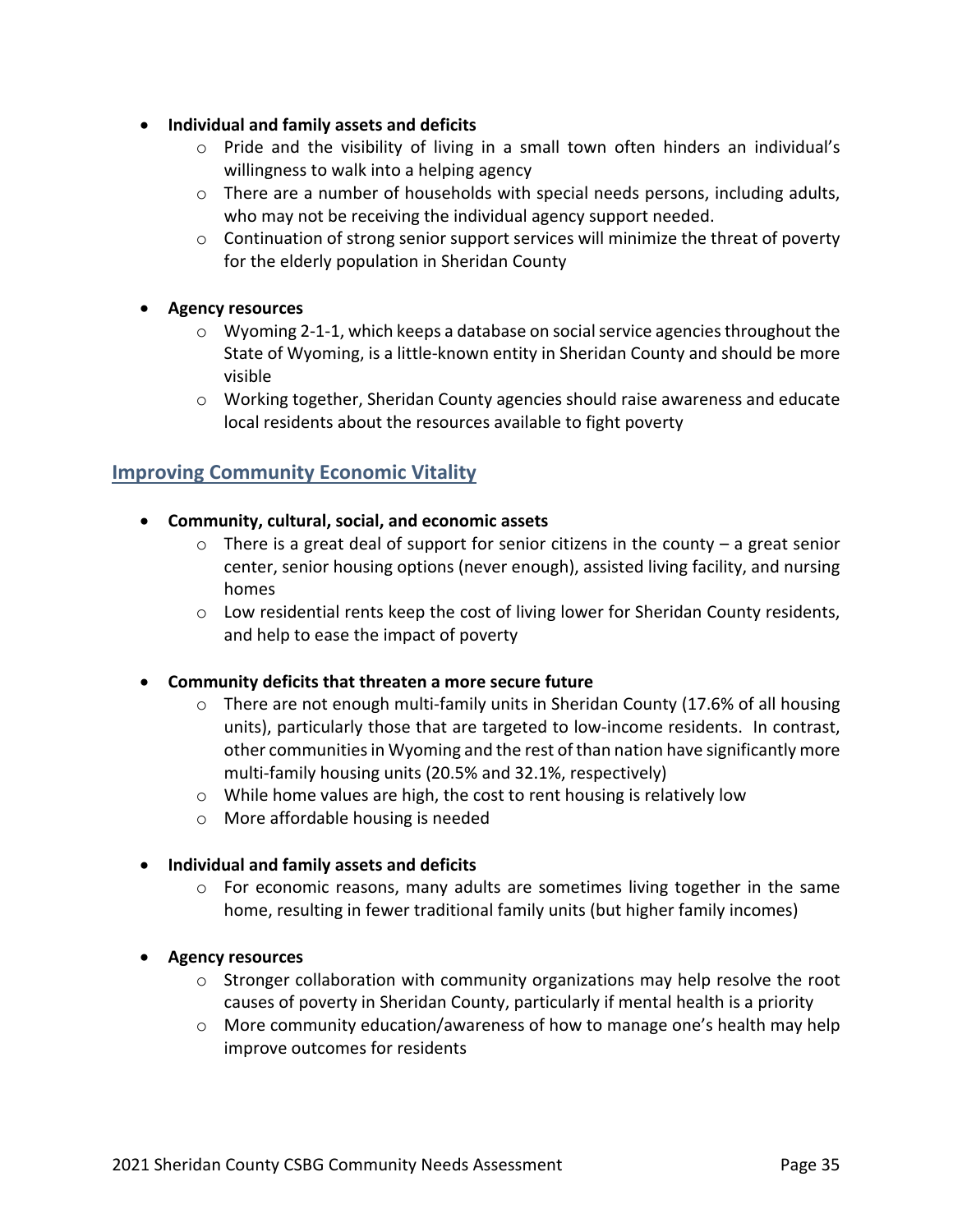# **Key Opportunities**

#### **Threats and opportunities**

- o Budget cuts will reduce already strapped social service agencies and their ability to provide much‐needed services
- o Unclear what impacts COVID pandemic have had on poverty
- $\circ$  There is an opportunity to raise awareness and educate local residents about available resources

#### **Assets and resources**

- $\circ$  There are good services available and good referral to those who can help There seem to be good linkages among various providers of services and resources
- o There are statewide partners (Wyoming 2‐1‐1 and CSNOW) that want to improve the entire CSBG assessment process and delivery system

The community assessment report becomes a primary tool to inform Sheridan County's CSBG strategic investment decisions. Accordingly, it is not the final authority on the agency's decisions, though it does make recommendations. The assessment can serve as a dependable source of information, allowing others in Sheridan County to use it to support public presentations, decisions, and strategies.